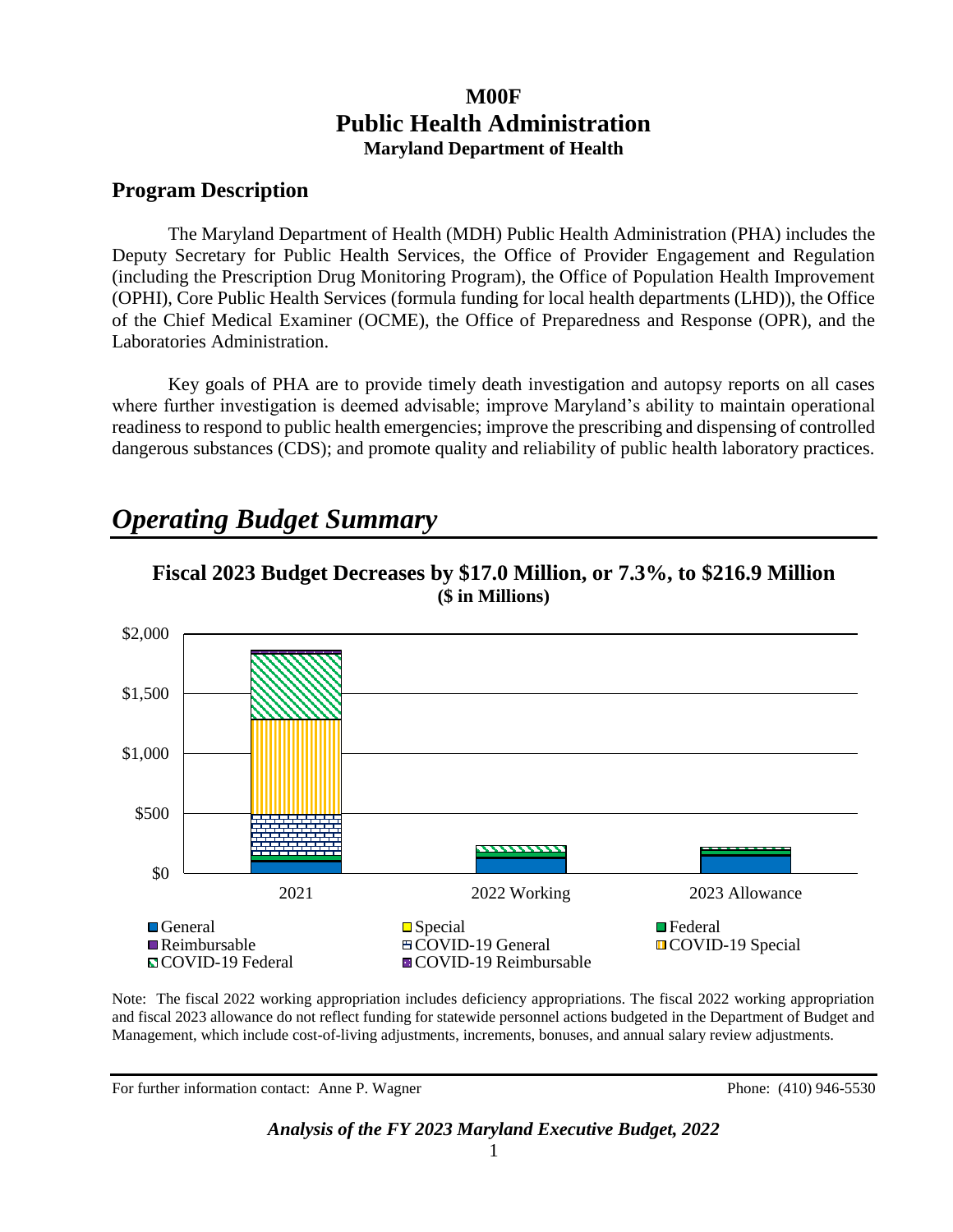When examining PHA's budget without COVID-19-related expenditures, the fiscal 2023 allowance grows by a net total of \$15.2 million, which is driven by \$19.4 million in general fund growth, as shown in **Exhibit 1**. General fund growth results primarily from backfilling some of the ongoing spending that was supported in fiscal 2022 with federal stimulus funds. For example, LHD funding increases by \$14.5 million in general funds, including \$10.4 million in additional formula funding and the replacement of American Rescue Plan Act (ARPA) State Fiscal Recovery Funds that were used to support COVID-19-related personnel costs.



Note: The fiscal 2022 working appropriation includes deficiency appropriations. The fiscal 2022 working appropriation and fiscal 2023 allowance do not reflect funding for statewide personnel actions budgeted in the Department of Budget and Management, which include cost-of-living adjustments, increments, bonuses, and annual salary review adjustments.

Source: Department of Budget and Management; Department of Legislative Services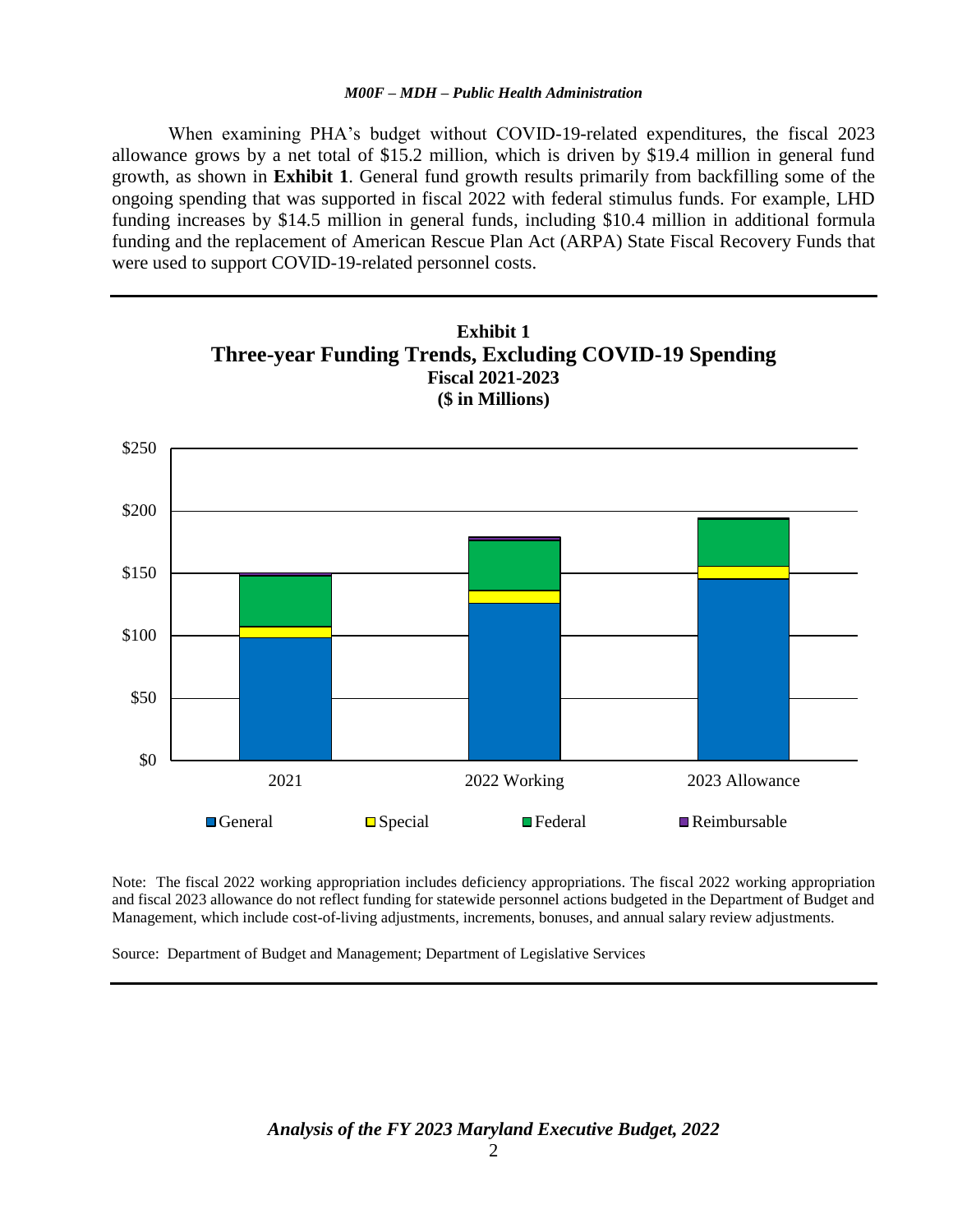# **Fiscal 2021 Federal Stimulus and Other Pandemic-related Funds**

PHA spent \$1.86 billion in total funds in fiscal 2021 predominantly due to \$1.68 billion in COVID-19 public health response expenditures allocated in OPR. A small portion of fiscal 2021 spending is double counted as \$30.4 million in COVID-19 public health, and safety personnel expenses are shown as reimbursable funds in PHA offices and supported with federal funds budgeted under OPR.

The remaining \$1.65 billion in OPR COVID-19 expenditures was used in the following ways.

- \$792.4 million in special funds from the Local Income Tax Reserve Fund added through a budget amendment as a placeholder for Federal Emergency Management Agency (FEMA) Public Assistance Grant Program reimbursement. Maryland receives 100% reimbursement of certain allowable expenses, including personal protective equipment (PPE), emergency medical care, some COVID-19 testing costs, vaccination supplies, and other expenses related to public safety through the FEMA Public Assistance Grant Program. The Budget Reconciliation and Financing Act (BRFA) of 2021 authorized special funds to be charged temporarily for COVID-19 response expenditures eligible for reimbursement from FEMA's Public Assistance process. These funds will be reimbursed pending federal approval and disbursement.
- \$534.2 million in federal funds reflect Coronavirus Relief Fund (CRF) spending. OPR's portion of the CRF allocation supports public health and safety salaries across many agencies and includes pass-through funding to county governments and LHDs.
- \$341.2 million in general funds for additional spending that would be eligible for FEMA reimbursement. These funds were appropriated through a fiscal 2021 general fund deficiency included in Supplemental Budget No. 5 to the fiscal 2022 budget. According to MDH, FEMA provided notice on January 21, 2021, that a \$341.2 million grant was approved. **The department should discuss how allowable uses under the FEMA Public Assistance Grant program have changed over the course of the pandemic and provide an update on when it will secure reimbursement for all eligible spending in fiscal 2021 and 2022.**

MDH initially applied for FEMA reimbursement for its own eligible expenditures and those of other agencies (shown as reimbursable funds) in fiscal 2020 and 2021. In fiscal 2022 and 2023, more FEMA Public Assistance Grant funding is budgeted under the Maryland Department of Emergency Management (MDEM). Further discussion of FEMA reimbursement can be found in the MDEM analysis.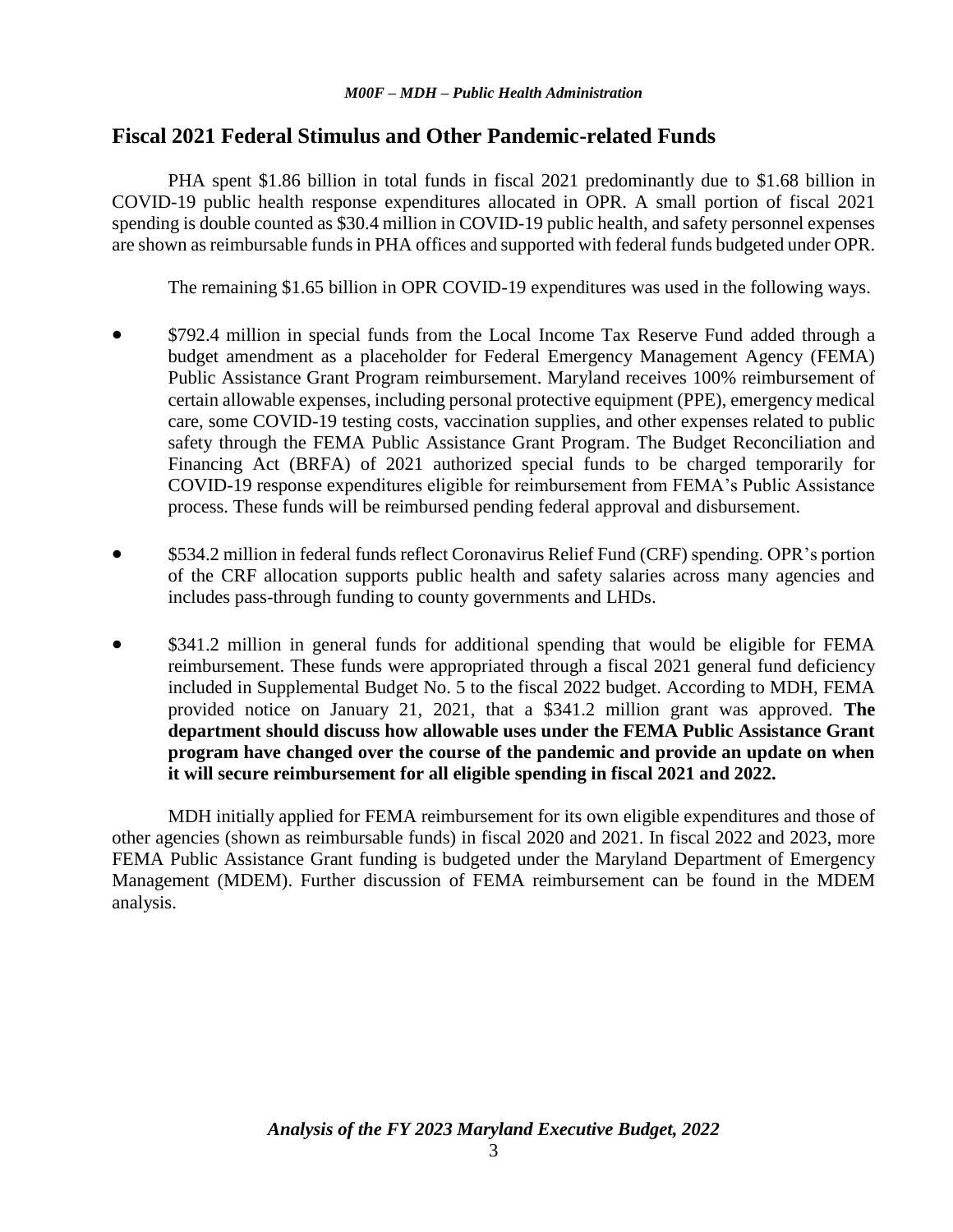# **Fiscal 2022**

# **Proposed Deficiency**

The fiscal 2023 budget includes three proposed general fund deficiency appropriations totaling \$10.8 million for the following purposes:

- \$9.4 million for fee-for-service (FFS) clinics administered by LHDs that experienced lower utilization during the pandemic;
- \$1.3 million for a new contract for PPE storage; and
- $\bullet$  \$101,744 for overtime expenses in OCME.

**MDH should discuss whether COVID-19-related federal funds, such as ARPA funds, would be available to support these expenses.**

# **Fiscal 2023 Overview of Agency Spending**

**Exhibit 2** presents the PHA fiscal 2023 allowance by use of funding. LHD formula funding and regular personnel account for the largest shares of PHA expenditures, accounting for 34.5% and 20.4%, respectively. With 202.0 regular positions, the Laboratories Administration makes up slightly under half of PHA's personnel count and 42.9% of all regular personnel spending. This translates to 8.8% of PHA's entire budget. COVID-19-related spending mostly ends after fiscal 2021 and 2022, but 8.2% of the fiscal 2023 allowance is still budgeted using ARPA funds for efforts to support the public health workforce.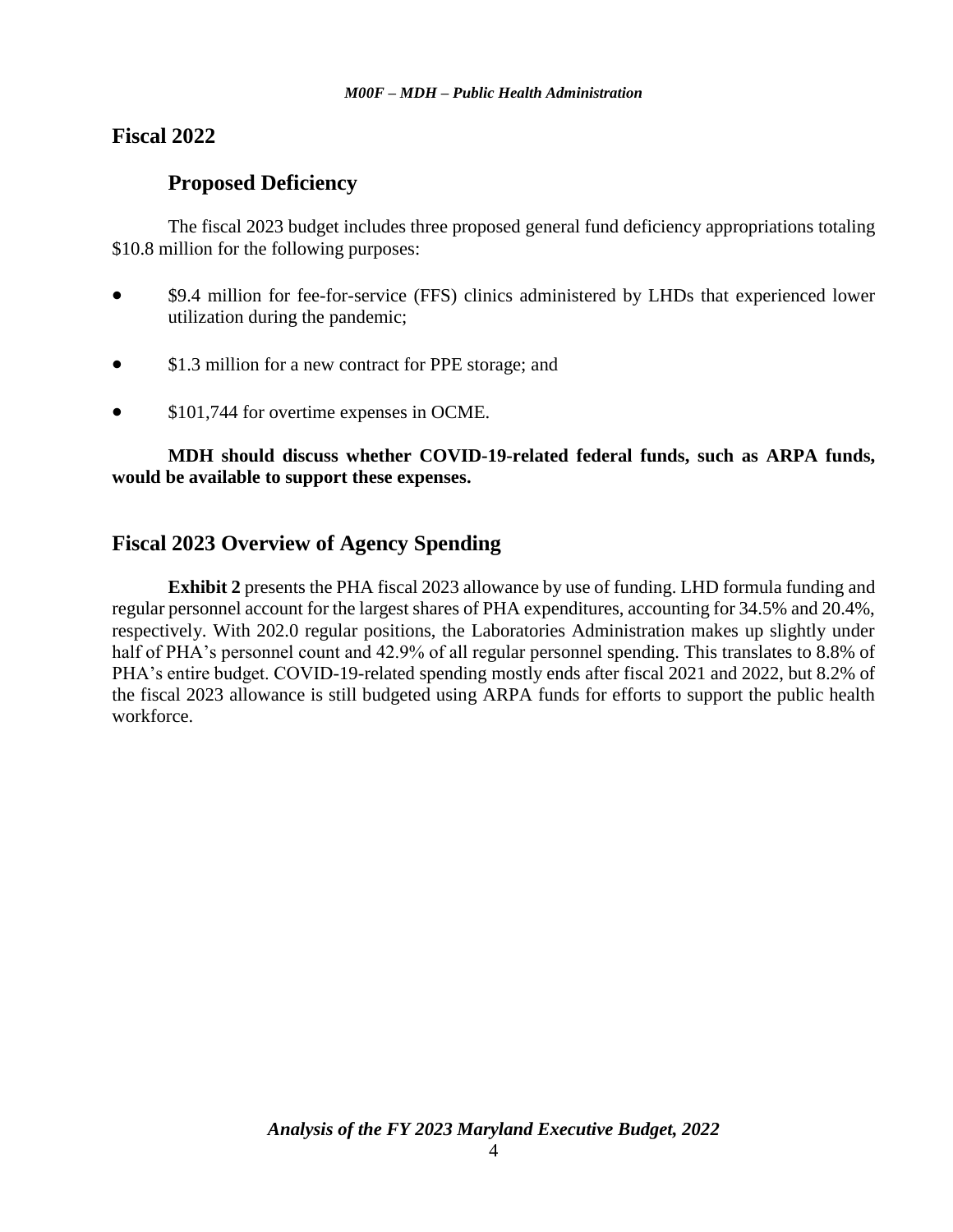



# **Total Expenditures = \$216.9 Million**

ARPA: American Rescue Plan Act LHD: local health department OPHI: Office of Population Health Improvement OPR: Office of Preparedness and Response SUD: substance use disorder

Note: The fiscal 2023 allowance does not reflect funding for statewide personnel actions budgeted in the Department of Budget and Management, which include cost-of-living adjustments, increments, bonuses, and annual salary review adjustments.

Source: Department of Budget and Management; Maryland Department of Health; Department of Legislative Services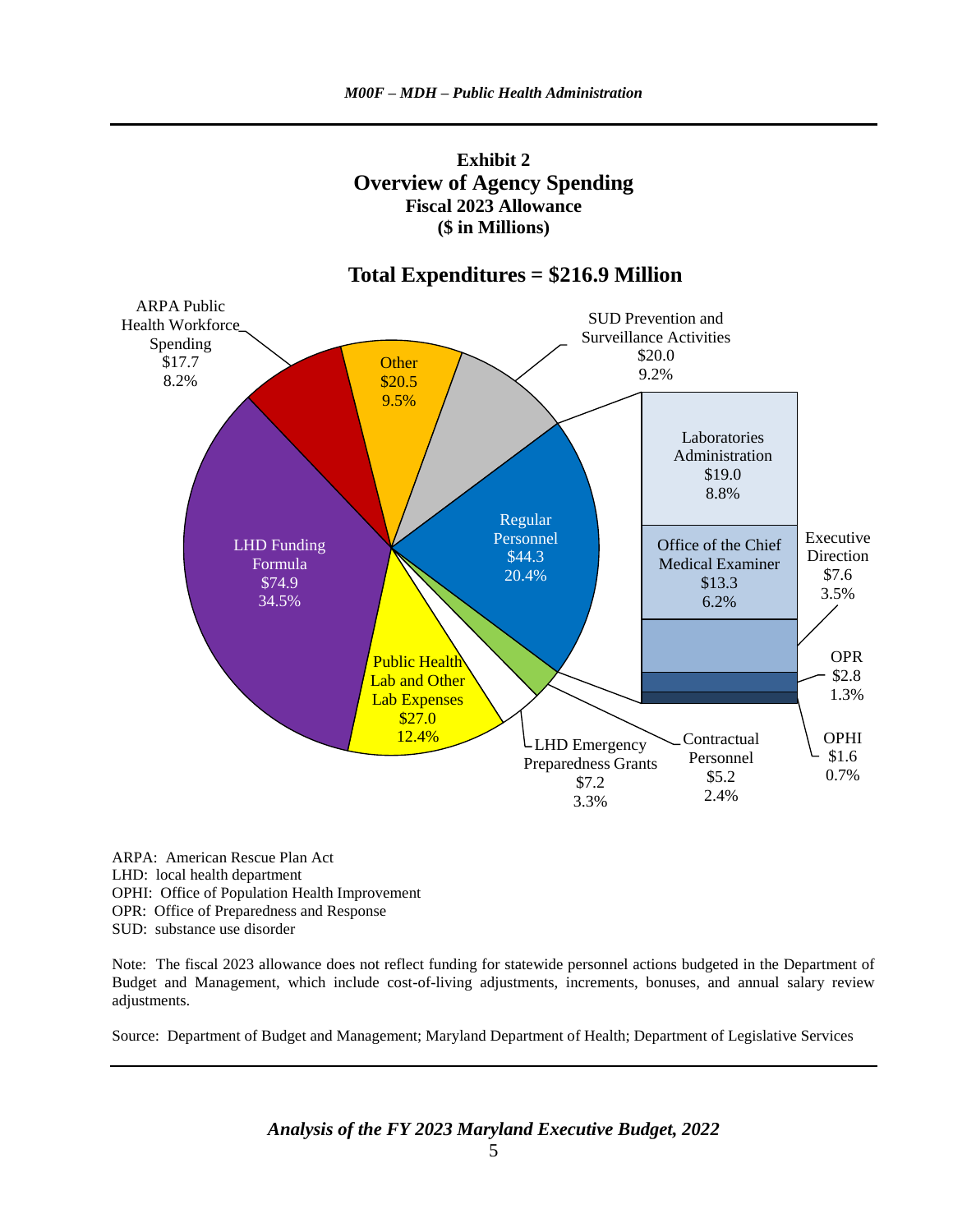# **Proposed Budget Change**

**Exhibit 3** shows an itemized list of changes between the fiscal 2023 allowance and fiscal 2022 working appropriation, totaling a net reduction of \$17.0 million. This reduction is mainly driven by the end of one-time COVID-19-related federal fund spending under OPHI, OPR, and the Laboratories Administration.

# **Exhibit 3 Proposed Budget Maryland Department of Health – Public Health Administration (\$ in Thousands)**

| <b>How Much It Grows:</b>         | <b>General</b><br><b>Fund</b> | <b>Special</b><br><b>Fund</b> | Federal<br><b>Fund</b> | Reimb.<br><b>Fund</b> | <b>Total</b> |
|-----------------------------------|-------------------------------|-------------------------------|------------------------|-----------------------|--------------|
| Fiscal 2021 Actual                | \$440,269                     | \$801,193                     | \$589,143              | \$32,760              | \$1,863,365  |
| Fiscal 2022 Working Appropriation | 126,140                       | 10,129                        | 95,102                 | 2,552                 | 233,924      |
| Fiscal 2023 Allowance             | 145,519                       | 9,938                         | 60,603                 | 839                   | 216,899      |
| Fiscal 2022-2023 Amount Change    | \$19,379                      | $-$192$                       | $-$ \$34,499           | $-$1,713$             | $-$17,025$   |
| Fiscal 2022-2023 Percent Change   | 15.4%                         | $-1.9\%$                      | $-36.3%$               | $-67.1%$              | $-7.3\%$     |

#### **Where It Goes: Change**

**Personnel Expenses**

| Regular earnings for 21 new positions added to the Office of the Chief Medical Examiner                                                                                     | \$1,730  |
|-----------------------------------------------------------------------------------------------------------------------------------------------------------------------------|----------|
| Turnover adjustments (reduced from 10.15% in fiscal 2022 to 7.91% in fiscal 2023)                                                                                           | 716      |
|                                                                                                                                                                             | 362      |
|                                                                                                                                                                             | 283      |
|                                                                                                                                                                             | 116      |
|                                                                                                                                                                             | 108      |
|                                                                                                                                                                             | $-97$    |
|                                                                                                                                                                             | $-308$   |
| Miscellaneous adjustments, primarily for COVID-19 laboratory and emergency response                                                                                         | $-2,148$ |
| <b>Population Health Improvement</b>                                                                                                                                        |          |
| LHD formula funding, after accounting for a proposed fiscal 2022 deficiency for<br>fee-for-service clinics facing COVID-19-related deficits (discussed in further detail in | 1,000    |
| Maryland Loan Assistance Repayment Program for Physicians and Physician Assistants,<br>in accordance with Chapters 402 and 203 of 2020 (\$1.0 million in new general funds  | 400      |
| Contract for State Health Improvement Program and quality improvement program staff                                                                                         |          |
|                                                                                                                                                                             | -296     |
|                                                                                                                                                                             |          |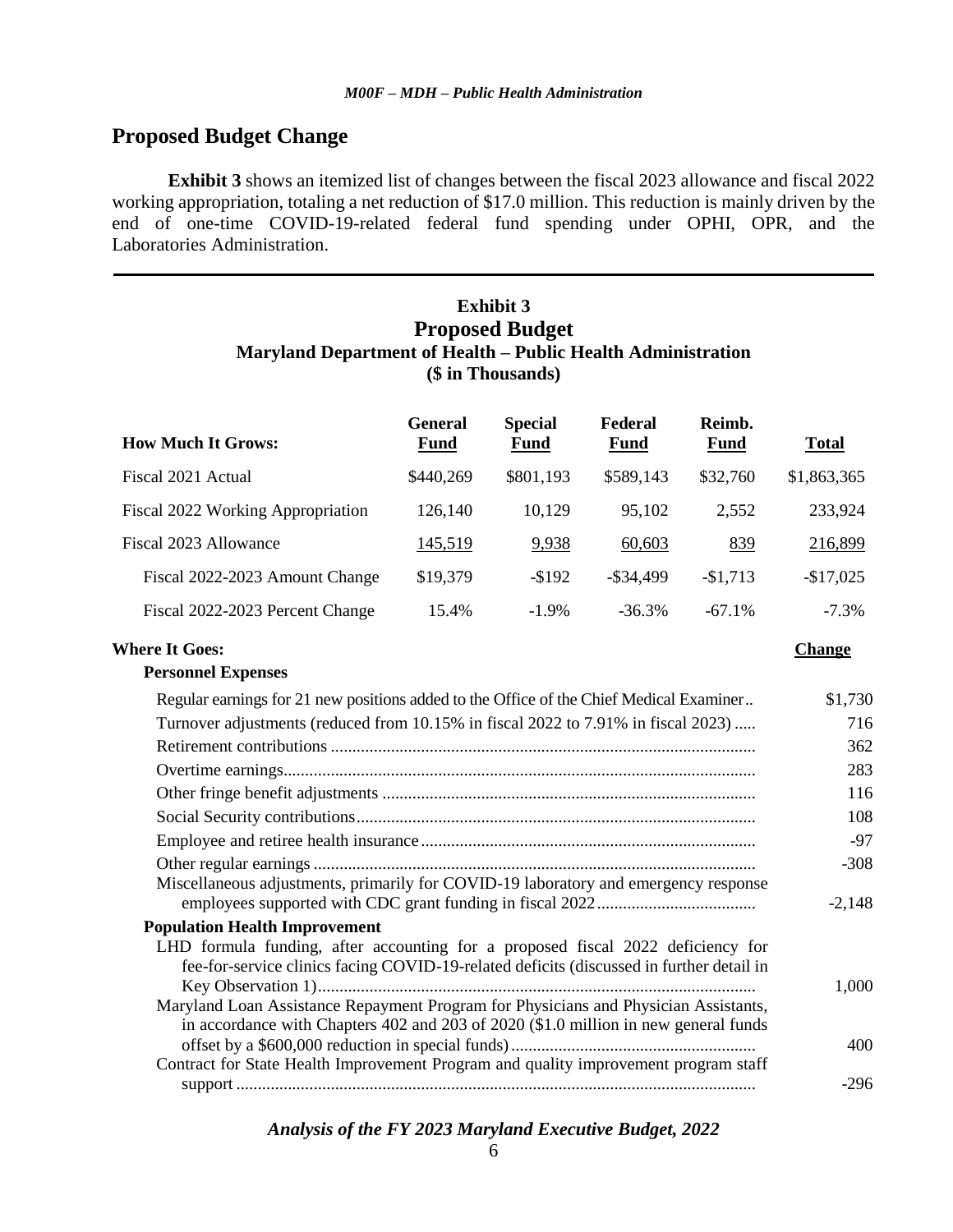| <b>Where It Goes:</b>                                                                                                                                                   | <b>Change</b> |
|-------------------------------------------------------------------------------------------------------------------------------------------------------------------------|---------------|
| Change in substance use prevention spending, primarily due to one-time spending on a<br>partnership with higher education institutions to reduce college drinking       | $-330$        |
| One-time CDC disparities grants budgeted to address COVID-19-related health disparities                                                                                 |               |
| and specifically prevent infection among high risk populations (CRRSA funding)                                                                                          | $-16,122$     |
| <b>Preparedness and Response</b>                                                                                                                                        |               |
| Net change in two-year cooperative agreements with LHDs to strengthen and expand the<br>public health workforce, with at least 25% recommended to support school-based  | 5,908         |
| Personal protective equipment storage at the Candlewood facility and Curtis Bay<br>warehouse, growth in expenditures is partially offset by a proposed fiscal 2022      |               |
|                                                                                                                                                                         | 2,247         |
| One-time spending on data scientist services under DoIT that support the State's<br>One-time funding for MIEMSS to support the Critical Care Coordination Center and to | $-321$        |
| provide educational stipends for emergency medical technicians (ARPA funding)                                                                                           | $-1,104$      |
| Contractual staff, supplies, and rent related to COVID-19 surge response                                                                                                | $-3,968$      |
| <b>Laboratories Administration</b>                                                                                                                                      |               |
| Operating costs associated with the State's central public health laboratory                                                                                            | 55            |
| Contract with Johns Hopkins Hospital for Alternative to Animal Testing services                                                                                         | $-200$        |
|                                                                                                                                                                         | $-739$        |
| One-time specimen evaluation and other laboratory services contracts (ARPA funding)                                                                                     | $-1,960$      |
| <b>Other</b>                                                                                                                                                            |               |
| Net change across the Office of Controlled Substances Administration and Prescription<br>Drug Monitoring Program, driven by a new major information technology project  | 457           |
| Overdose Data to Action cooperative agreement with the CDC to address the opioid crisis                                                                                 | 444           |
|                                                                                                                                                                         | $-111$        |
| Funding under the Center for Population Health Initiatives for diabetes education                                                                                       | $-779$        |
| Maryland Primary Care Program Management Office transfer to the Medical Care                                                                                            | $-1,930$      |
|                                                                                                                                                                         | $-438$        |
| <b>Total</b>                                                                                                                                                            | $-$17,025$    |
| $ADDA: A means that D=0.1, D1, B2, A3$                                                                                                                                  |               |

ARPA: American Rescue Plan Act CDC: U.S. Centers for Disease Control and Prevention CRRSA: Coronavirus Response and Relief Supplemental Appropriation Act DoIT: Department of Information Technology LHD: local health departments MIEMSS: Maryland Institute for Emergency Medical Services Systems

Note: Numbers may not sum to total due to rounding. The fiscal 2022 working appropriation includes deficiency appropriations. The fiscal 2022 working appropriation and fiscal 2023 allowance do not reflect funding for statewide personnel actions budgeted in the Department of Budget and Management, which include cost-of-living adjustments, increments, bonuses, and annual salary review adjustments.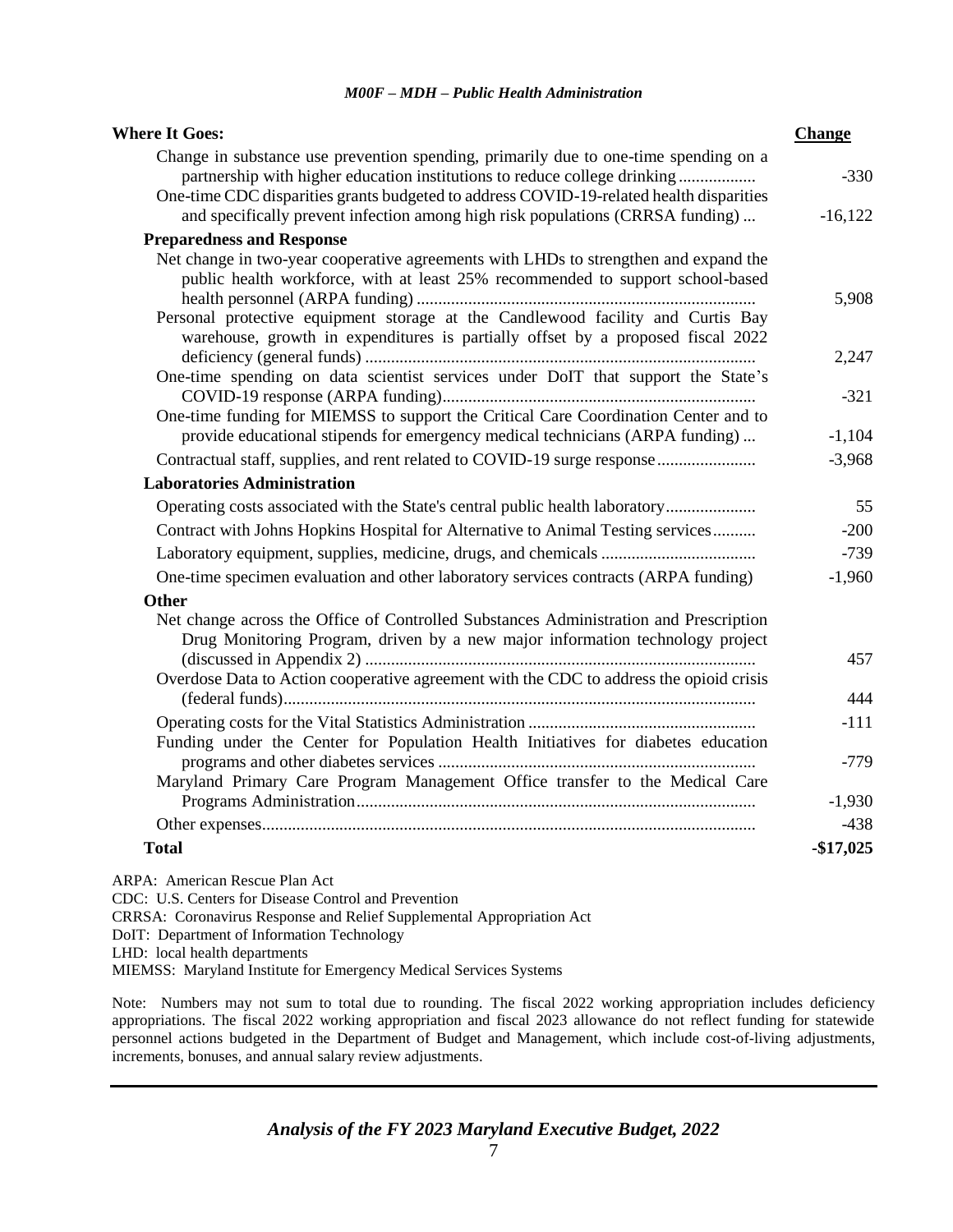# **COVID-19 Federal Grants and Cooperative Agreements Administered under PHA**

### **Funding for High-risk and Underserved Populations**

OPHI showed the largest decline in COVID-19 federal support due to the termination of a \$16.1 million grant through the U.S. Centers for Disease Control and Prevention (CDC) National Initiative to Address COVID-19 Health Disparities among Populations at High-risk and Underserved, including Racial and Ethnic Minority Populations and Rural Communities. This two-year grant was authorized in the Coronavirus Response and Relief Supplemental Appropriations Act and distributes \$2.25 billion nationally. Of this, MDH's award is \$21.2 million with a rural carveout of \$1.2 million. The Baltimore City Health Department also received a direct award totaling \$6.7 million through this program. MDH reported the following uses of \$16.1 million budgeted in fiscal 2022:

- increasing the capacity of the community health workforce through training scholarships and specialty community health worker training resources;
- developing a comprehensive and sustainable system for gathering, analyzing, and reporting health care workforce data, referred to as the Maryland Healthcare Workforce Data Center Blueprint;
- establishing a rural residency training track within the University of Maryland School of Medicine;
- providing technical assistance and other grant funding to LHDs and community-based organizations to support the COVID-19 response among high-risk groups; and
- supporting 3 contractual positions to implement and monitor the grant.

### **Public Health Workforce Supplemental Funding**

PHA's COVID-19-related expenditures include \$31.3 million in ARPA funding (\$13.2 million in fiscal 2022 and \$19.0 million in fiscal 2023) under OPR to strengthen and train a response-ready public health workforce at the State and local levels. Most of this funding is passed through from the CDC to LHDs, with \$11.8 million in fiscal 2022 and \$17.7 million in fiscal 2023 supporting LHD cooperative agreements and grants. CDC guidance specified that at least 25% of the local allocations should support nurses and other personnel working in school-based health programs. MDH indicated that the CDC also recommended that at least 40% of the remaining funds be used on local hiring in LHDs or community-based organizations.

Aside from distributing funds to LHDs, MDH budgeted \$1.4 million of its public health workforce allocation in fiscal 2022 for personnel supporting the pandemic response under the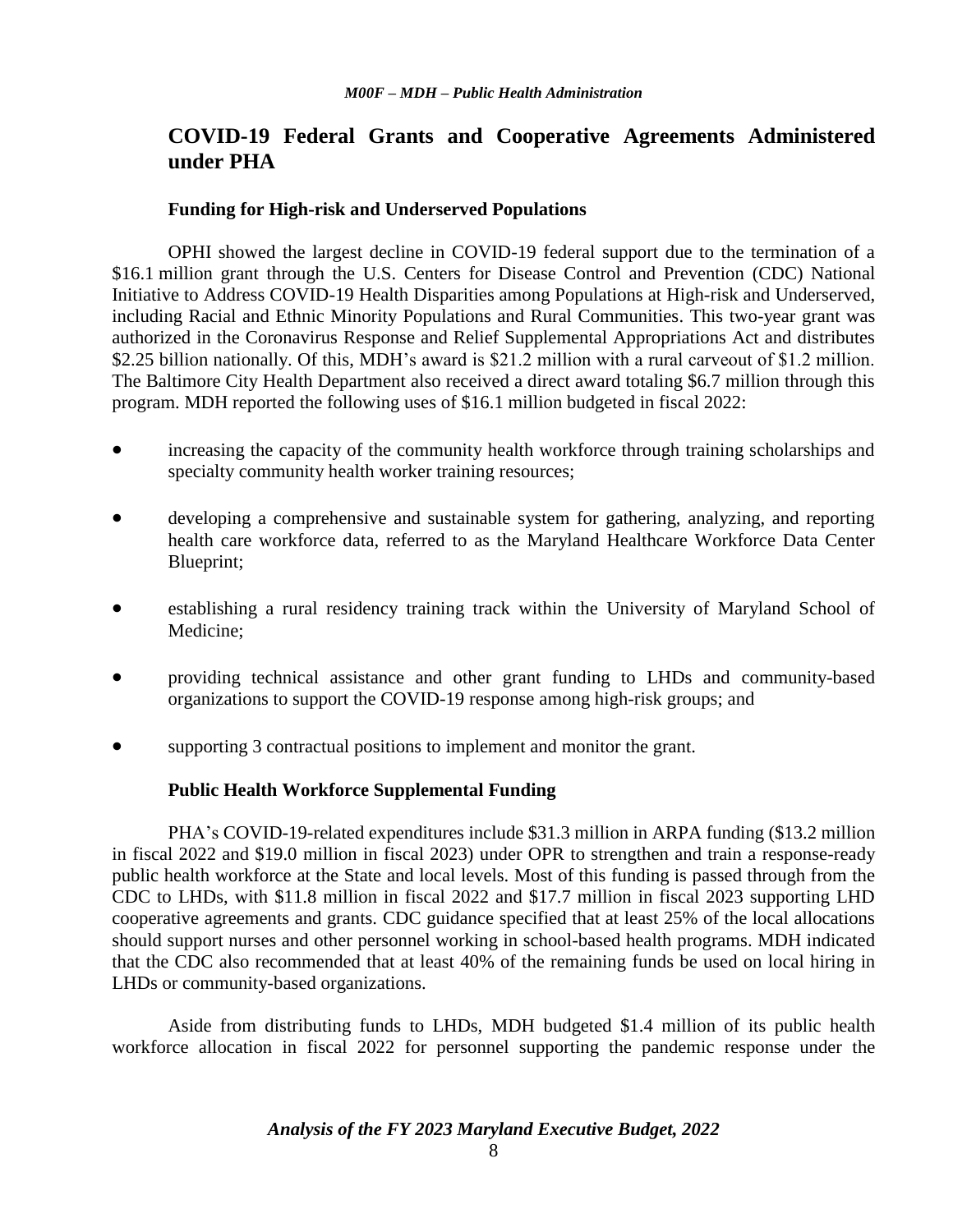Department of Information Technology and Maryland Institute for Emergency Medical Services Systems, such as data scientists and emergency medical technicians.

#### **Other COVID-19-related Spending**

The Laboratories Administration fiscal 2023 allowance also declined due to the end of one-time federal aid as \$1.9 million for specimen collection and other lab contracts ended in fiscal 2022. The fiscal 2022 working appropriation also covered some of PHA's ongoing personnel expenses with one-time federal aid, mainly using funding from the ARPA State Fiscal Relief Fund (SFRF). These ongoing costs, such as \$13.5 million for personnel under the LHD funding formula and \$100,000 in OCME overtime expenses, are backfilled with general funds in the fiscal 2023 allowance.

# **Maryland Loan Assistance Repayment Program for Physicians and Physician Assistants**

The Maryland Loan Assistance Repayment Program (MLARP) for physicians and physician assistants provides student loan repayment assistance in exchange for a two-year service commitment to help ensure that underserved areas of the State have sufficient primary care physicians and physician assistants. In fiscal 2022, MLARP was funded with \$1.0 million in special funds from the Board of Physicians Fund.

Chapters 402 and 403 of 2020 transferred oversight of MLARP from the Maryland Higher Education Commission (MHEC) to OPHI and established a stakeholder workgroup to review and report on a permanent funding structure for the program. The MLARP for Physicians and Physician Assistants Stakeholder Workgroup final report, dated December 13, 2021, presented 10 recommendations for permanent funding sources, an advisory council, and other program operations. The following recommendations address the program's funding structure:

- invest in a permanent general fund appropriation for health care workforce educational loan repayment in the State budget;
- seek nongeneral fund resources to supplement the MLARP Fund, ensuring a diverse revenue pool that is predictable and sustainable; and
- invest in a permanent general fund appropriation for the administration of State-level workforce development activities.

In its submittal letter for the December 2021 stakeholder workgroup report, MDH stated that it did not concur with the first recommendation that a permanent general fund appropriation should support health care workforce education loan repayment, indicating that it disagreed with the State's General Fund being the primary funding source of the MLARP Fund. Otherwise, the department agreed with seeking nongeneral fund resources and mentioned its willingness to discuss a capped State match of non-State funding sources. The workgroup report considered options such as sliding scale employer site matching funds, board licensure fees, health facility assessments, and grants, among other funding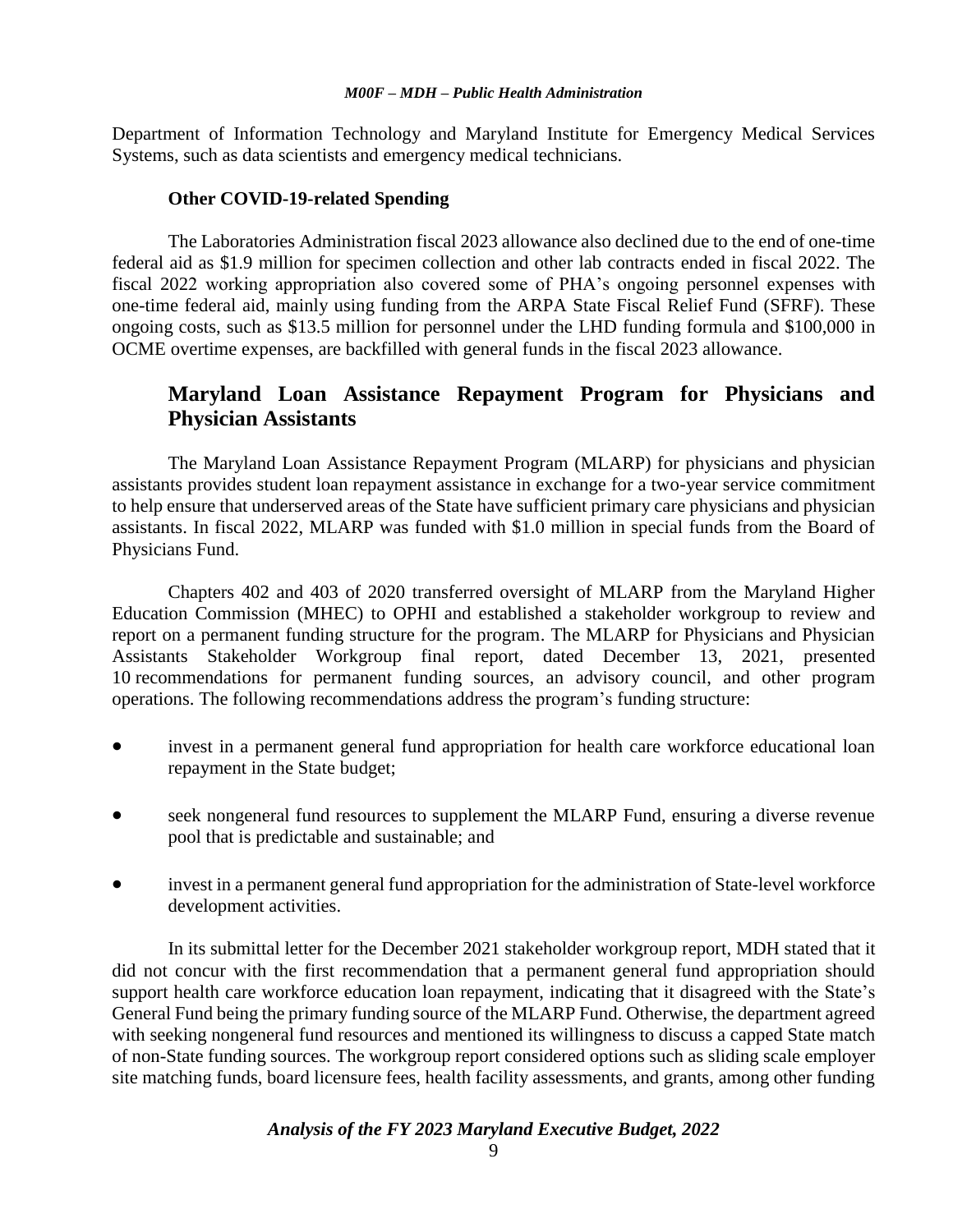sources as other potential non-State funding sources, though it specified Board of Physicians fees should not serve as the main funding source of the MLARP Fund.

Despite MDH's disapproval of using general funds as the MLARP Fund's main source of funding, the fiscal 2023 allowance provides \$1.0 million in general funds and \$400,000 in special funds from Board of Physicians fees.

| I crsonnel Dulu                                 |                               |                         |                                  |                           |
|-------------------------------------------------|-------------------------------|-------------------------|----------------------------------|---------------------------|
|                                                 | <b>FY 21</b><br><b>Actual</b> | <b>FY 22</b><br>Working | <b>FY 23</b><br><b>Allowance</b> | FY 22-23<br><b>Change</b> |
| <b>Regular Positions</b>                        | 417.00                        | 420.75                  | 436.75                           | 16.00                     |
| <b>Contractual FTEs</b>                         | 82.89                         | 94.90                   | 82.22                            | $-12.68$                  |
| <b>Total Personnel</b>                          | 499.89                        | 515.65                  | 518.97                           | 3.32                      |
| <b>Vacancy Data: Regular Positions</b>          |                               |                         |                                  |                           |
| Turnover and Necessary Vacancies, Excluding New |                               |                         |                                  |                           |
| Positions                                       |                               | 34.55                   | 7.91%                            |                           |
| Positions and Percentage Vacant as of 12/31/21  |                               | 50.50                   | 12.00%                           |                           |
| Vacancies Above Turnover                        |                               | 15.95                   |                                  |                           |

# *Personnel Data*

- The fiscal 2023 allowance for PHA includes a net increase of 16 regular positions mainly due to a net transfer of 20 positions to OCME. A discussion of OCME personnel trends can be found in Key Observation 2 of this analysis. Other position transfers across the department add 1.0 additional position.
- In fiscal 2023, the Maryland Primary Care Program Management Office will be transferred to the Medical Care Programs Administration, including 5 positions, which partially offsets transfers into PHA. Further discussion of the Maryland Primary Care Program can be found in the MDH Administration analysis.
- The fiscal 2023 allowance reduces the turnover expectancy in PHA from 10.15% in fiscal 2022 to 7.91%, despite PHA having 15.95 more vacant positions than required to meet the budgeted turnover in fiscal 2023. The current level of 50.5 vacancies as of December 31, 2021, also increased by 33% compared to the 38.0 vacant positions recorded on December 31, 2020.
- The 2021 *Joint Chairmen's Report* (JCR) requested that MDH submit a report due on January 15, 2022, on State and local public health vacancy rates and efforts to recruit and retain staff. As of January 31, 2022, this report had not been submitted, and MDH indicated that it planned to provide a report in February 2022. Further discussion of public health and departmentwide personnel trends can be found in the MDH Overview. **The Department of**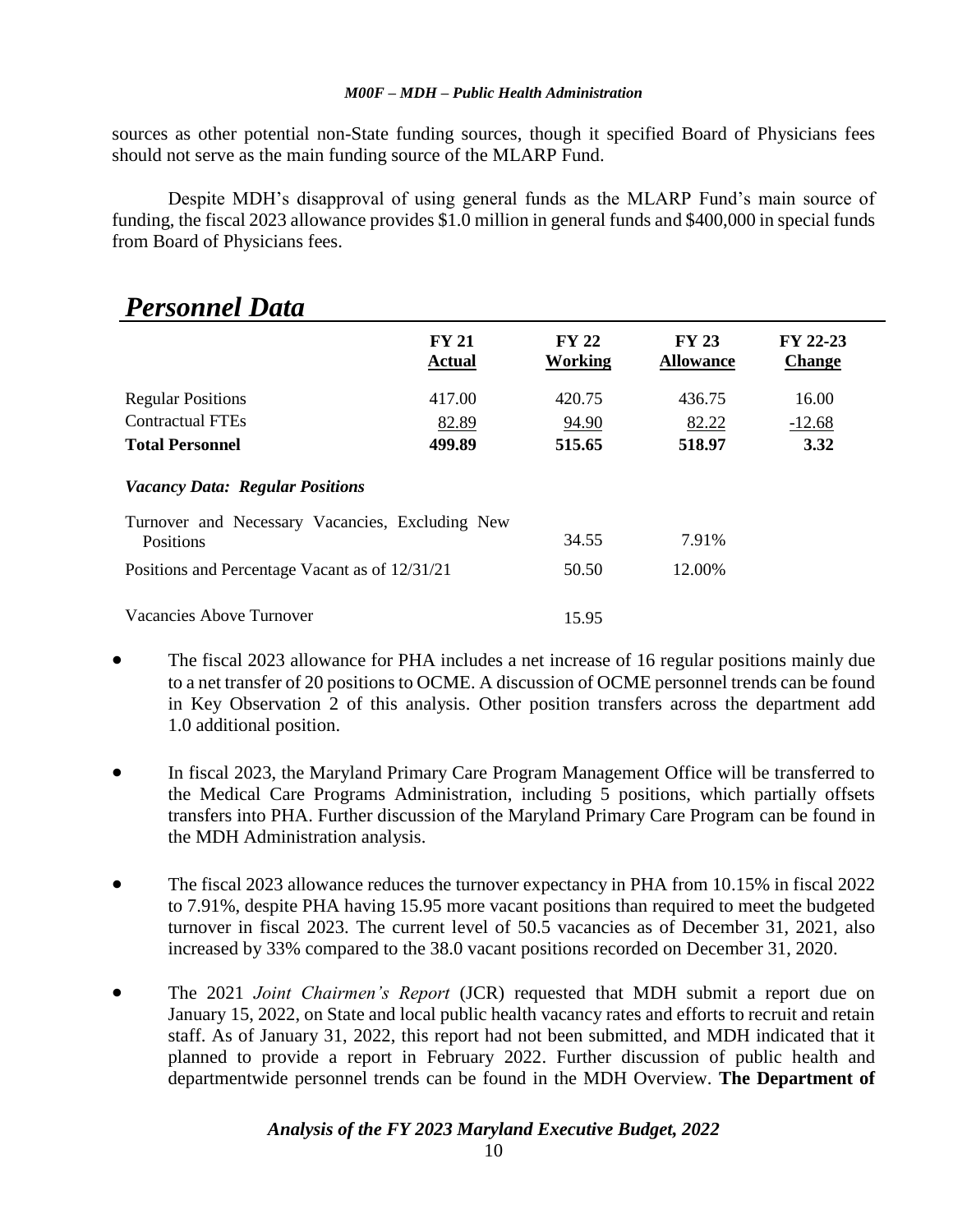**Legislative Services (DLS) recommends adding budget language that would restrict funding for administrative expenses in the Executive Direction budget under the Deputy Secretary of Public Health Services until MDH submits a report on public health recruitment and retention.**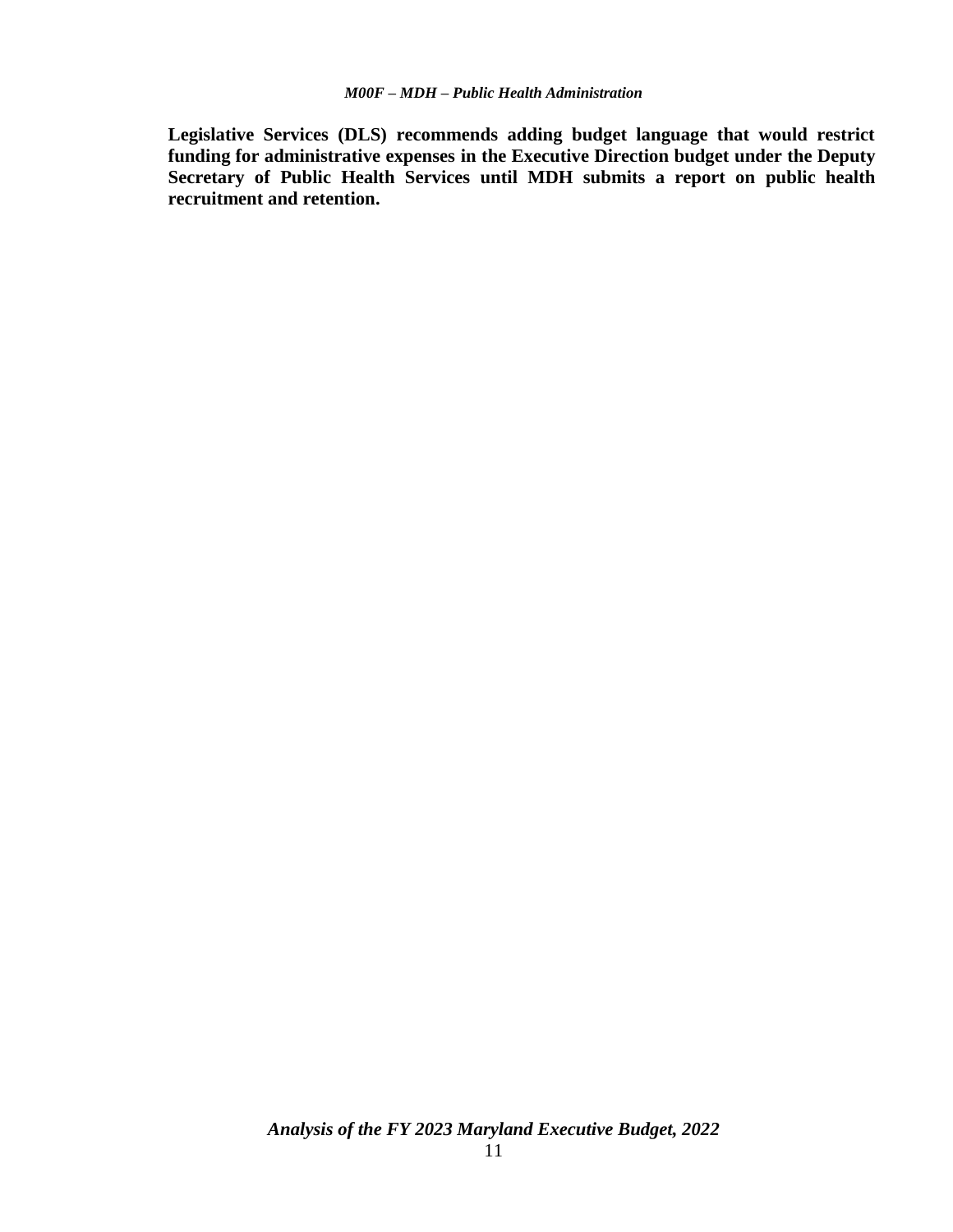# *Key Observations*

# **1. LHD Funding Formula Receives Enhancement Over Mandated Increment**

Section 2-302 of the Health – General Article mandates an annual formula for determining State funding allocations for LHDs. The formula adjustment factor is calculated by combining an inflation factor with a population growth factor. As shown in **Exhibit 4**, significant cuts to the formula were made between fiscal 2008 and 2010 during the Great Recession. Since then, State formula funding had never returned to the fiscal 2008 funding level of \$71.5 million until the fiscal 2023 allowance, which reaches that level due to a significant discretionary enhancement. Enacted prior to this discretionary enhancement, Chapter 805 of 2021 rebases the formula at \$70.0 million in fiscal 2025 and \$80.0 million in fiscal 2026; otherwise, the formula methodology has not been changed since a provision in the BRFA of 2018 clarified which years should be used for both the inflation and population growth adjustment.





Note: Actual expenditures from fiscal 2007 through 2021 reflect all general salary increases and bonuses that the State has added for local health departments in budget amendments and other funding mechanisms.

Source: Department of Budget and Management; Department of Legislative Services

 $\Box$  Core Public Health Services  $\Box$  Funding for Fee-for-service Clinics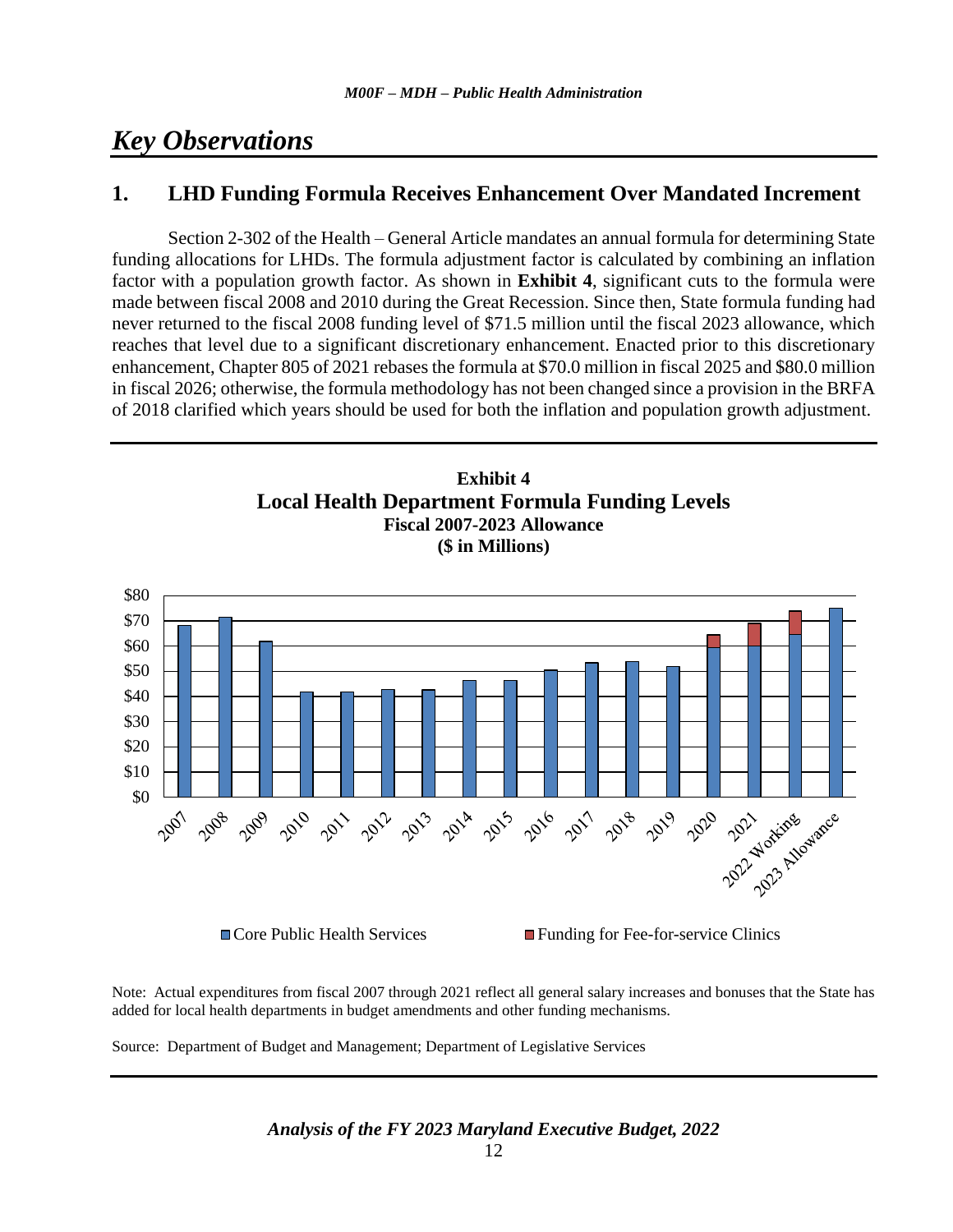**Exhibit 5** presents the components that make up the total LHD formula funding between fiscal 2021 and 2023. The main components of the formula include:

- **base award**, defined in Section 2-302 as the amount of funding provided through the formula for the preceding fiscal year;
- **formula increment**, which applies the inflation and population growth adjustments and therefore varies each year as these growth factors change;
- **salary adjustments,** such as cost-of-living adjustments, bonuses, and annual salary reviews (ASR) as applicable. Section 2-302 does not require statewide personnel adjustments to be included in the formula calculation, so this component also includes annualized adjustments from prior years that did not get incorporated into the base. When the budget is introduced, salary adjustments are sometimes centrally budgeted under the Department of Budget and Management (DBM) that are later transferred through budget amendments to the relevant agencies and to this grant allocation;
- **FFS clinics,** reflecting additional funding distributed in fiscal 2021 and 2022 to backfill COVID-19-related deficits affecting LHDs' FFS clinics. These clinics are typically supported with patient billing revenue and experienced revenue shortfalls as patient volume was reduced during the pandemic; and
- **discretionary enhancement,** showing that \$7.6 million was included in the fiscal 2023 allowance above the mandated increment of \$2.8 million. DBM indicated that this enhancement was provided to bring the formula funding back in line with funding levels before the Great Recession. Combined, the enhancement and increment increase the fiscal 2023 allowance by \$10.4 million, but this is partially offset by the \$9.4 million provided in fiscal 2022 for FFS clinics that does not carry forward into fiscal 2023. Therefore LHD funding rises by a net \$1.0 million over the fiscal 2022 grant to LHDs when accounting for the FFS clinics component.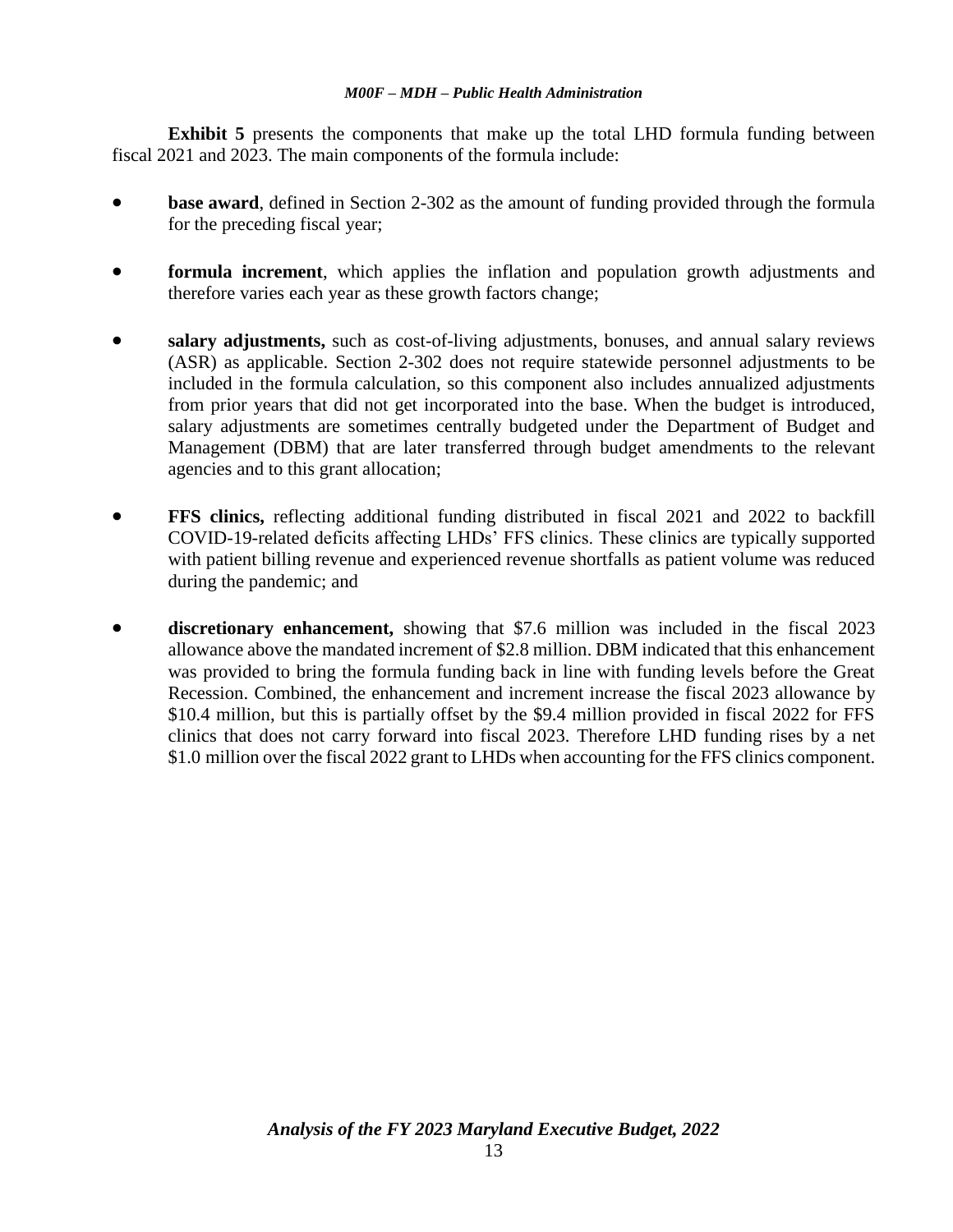



COLA: cost-of-living adjustment FFS: fee-for-service

Source: Department of Budget and Management; Maryland Department of Health; Department of Legislative Services

It is not clear whether the discretionary enhancement in fiscal 2023 would carry over into the fiscal 2024 base, considering the funding above the mandated level was not generated through the formula. To the extent that the enhancement is not part of the base in fiscal 2024, LHDs may receive reduced formula allocations in fiscal 2024 before the formula returns to \$70 million in fiscal 2025, in accordance with Chapter 805. **MDH should comment on any plans to hold LHDs harmless in the future if discretionary enhancement funding is not included in the base award.**

### **Discretionary Enhancement Allocations Do Not Align with Annual Formula**

Although § 2-302 lays out the methodology for calculating total State funding through the mandated formula, county allocations are largely determined in regulation. Code of Maryland Regulations 10.04.01.03 specifies that the annual formula adjustment for local health services be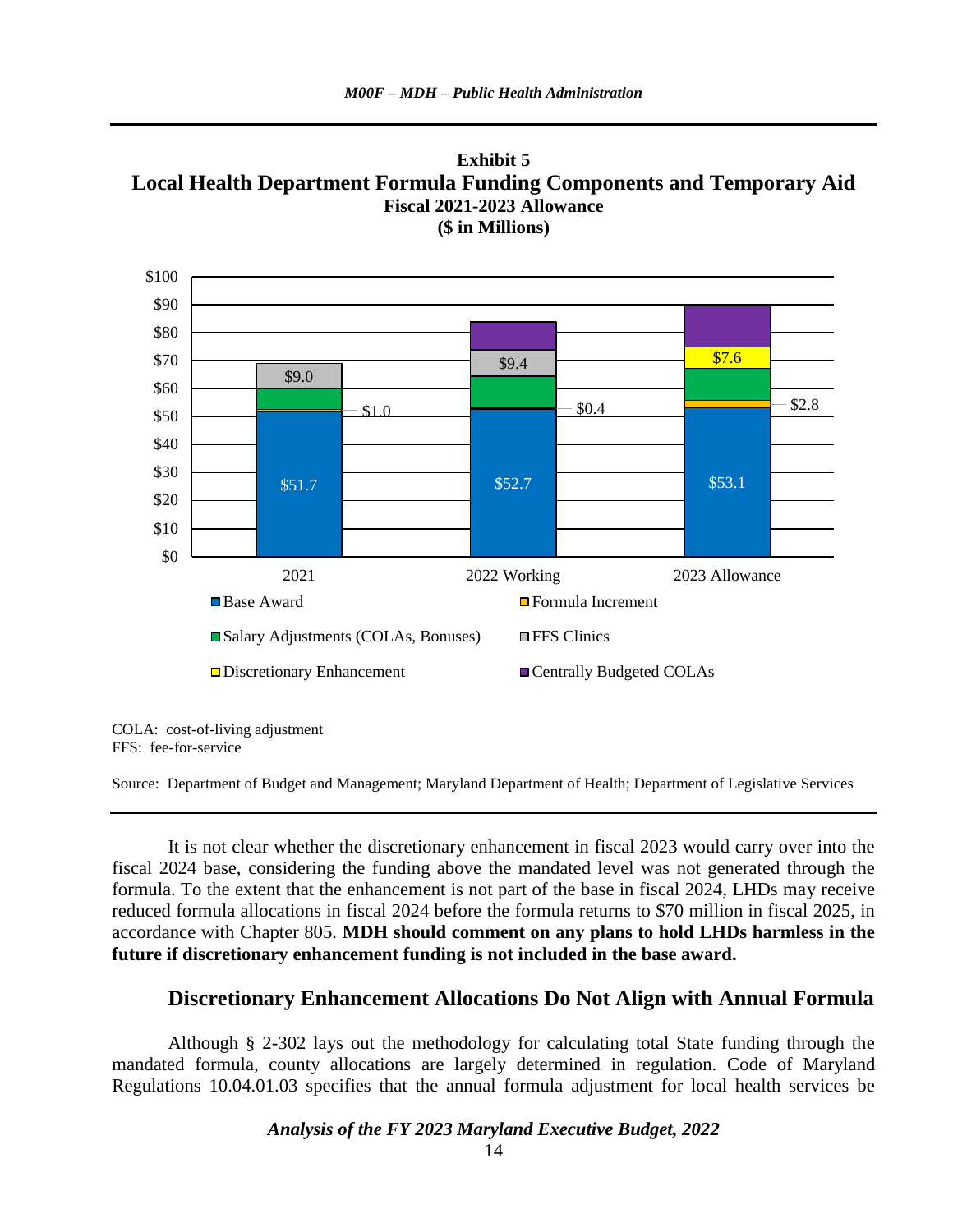allocated to each subdivision based on the percentage share of State funds distributed in the previous fiscal year. State funds can be distributed to address a substantial change in community health need in some cases at the discretion of the Secretary of Health (after consulting local health officers). Each county's allocation of the fiscal 2023 formula increment coincides with this regulation and matches the fiscal 2022 percentage share. However, the discretionary enhancement is allocated differently from the formula percentage share for each county, as shown in **Exhibit 6**.



**Exhibit 6 LHD Discretionary Enhancement – County Allocations Fiscal 2023 Allowance**

LHD: local health department

Source: Department of Budget and Management; Department of Legislative Services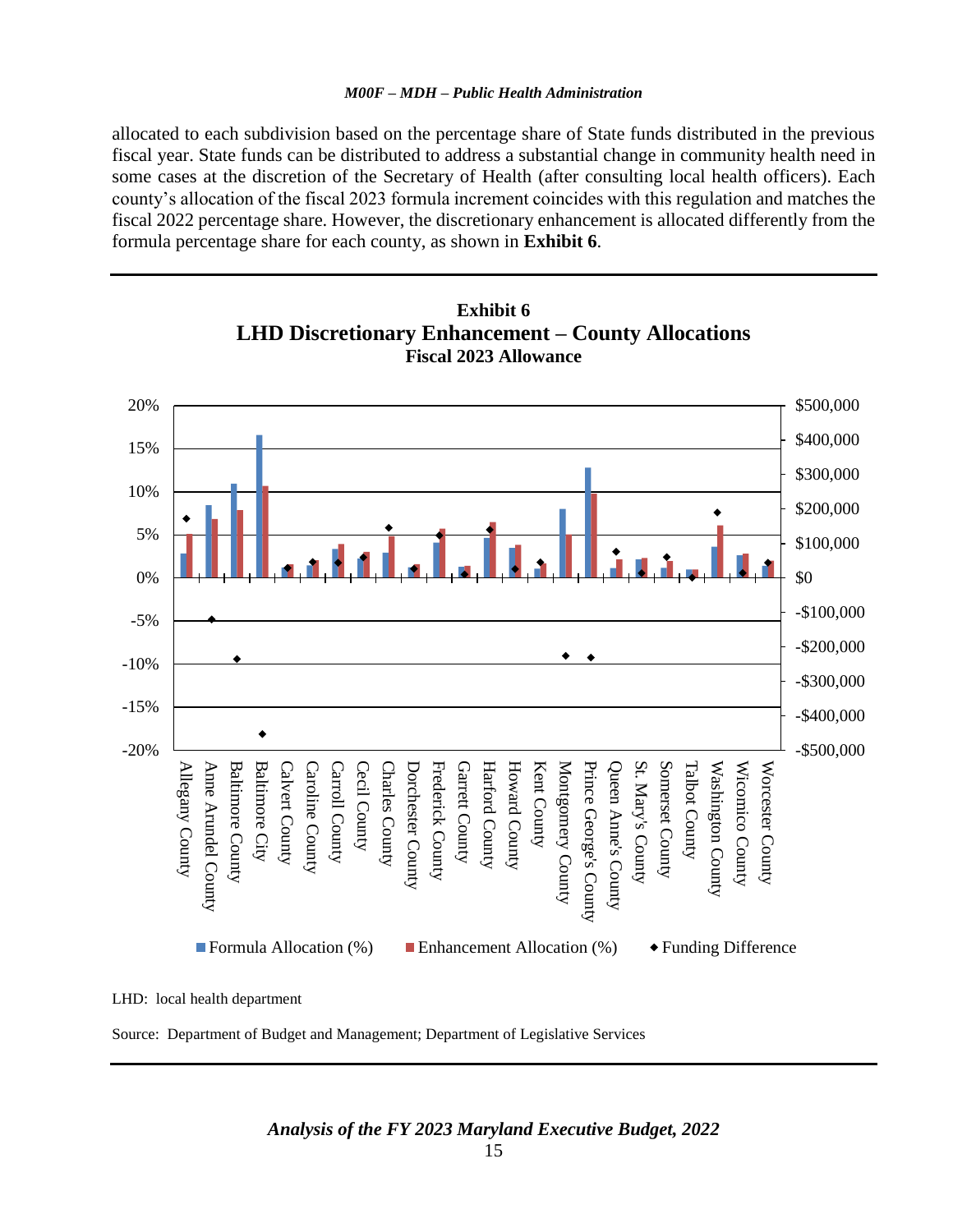Based on the estimated county allocations for the discretionary enhancement included with the allowance, the five most populous jurisdictions see the largest reductions, both on a percentage basis and dollar basis, compared to their share of the \$7.6 million if the typical formula allocation had been applied. Baltimore City, for example, receives 16.6% of the fiscal 2023 formula increment but would receive 10.7% of the discretionary enhancement, which translate to a reduction of \$453,144.

The five counties that receive the largest increases in percentage share and additional funding through the methodology used to distribute the enhancement are Allegany, Charles, Frederick, Harford, and Washington counties. Of this group, Washington County would receive the most additional funding as it receives 3.6% through the formula but would receive 6.1% based on estimated enhancement allocations, or a difference of \$189,860.

DBM reported that the county allocations for the discretionary enhancement are still estimates but did not provide a reason for the estimated county distributions differing from the formula allocation. Estimated enhancement allocations do not align with jurisdictions' relative share of the State population either, as the Maryland Department of Planning projects that Allegany County accounts for 1.2% of the State's calendar 2020 population. yet it receives 5.1% of the enhancement funding. **MDH should clarify how the final county allocations for the \$7.6 million discretionary enhancement will be determined and provide the finalized amount that will be distributed to each LHD.**

## **One-time COVID-19-related Funding Passed through to LHDs**

LHDs have played a crucial role in responding to the COVID-19 public health emergency and have received significant amounts of one-time federal funding to aid these efforts. Although federal funding from the ARPA SFRF budgeted under the LHD formula mainly backfilled State fund support in fiscal 2021 and 2022, multiple sources of federal and State funds were provided outside of the formula, as shown in **Exhibit 7**.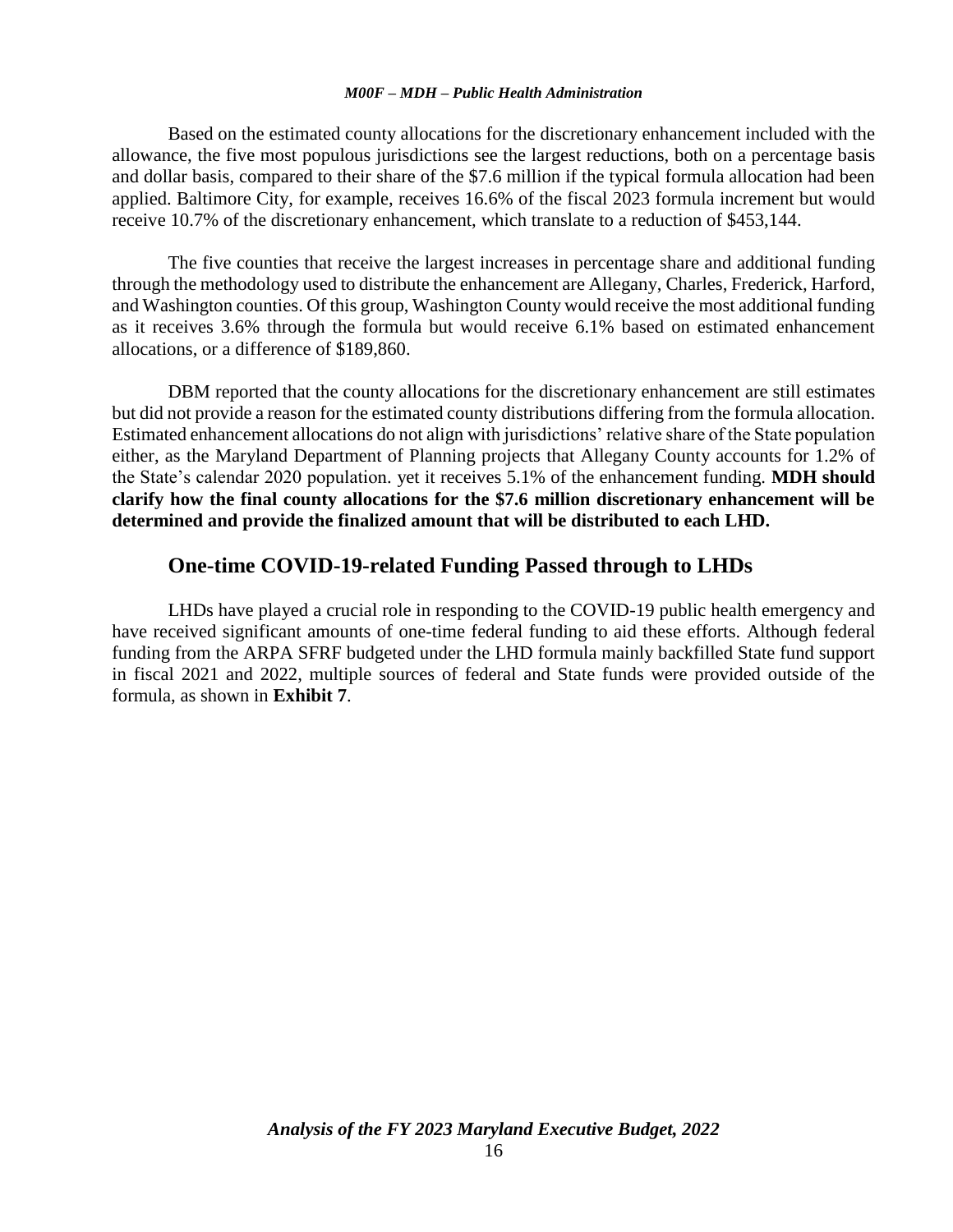



CRF: Coronavirus Relief Fund ELC: Epidemiology and Laboratory Capacity FEMA: Federal Emergency Management Agency

Note: This shows COVID-19-related funding appropriated from fiscal 2020 to 2023 to local health departments as of January 31, 2022. To the extent that new or alternative funding sources become available or additional funds are appropriated to the State budget, funding allocations would change. Funding allocated to county governments and local school systems are also not shown in this exhibit.

Source: Department of Budget and Management; Maryland Department of Health; Department of Legislative Services

The largest source of nonformula funding passed through MDH was \$132.7 million in CRF allocations authorized in the Coronavirus Aid, Relief, and Economic Security Act to certain jurisdictions that did not receive an allocation directly. Anne Arundel, Baltimore, Montgomery, and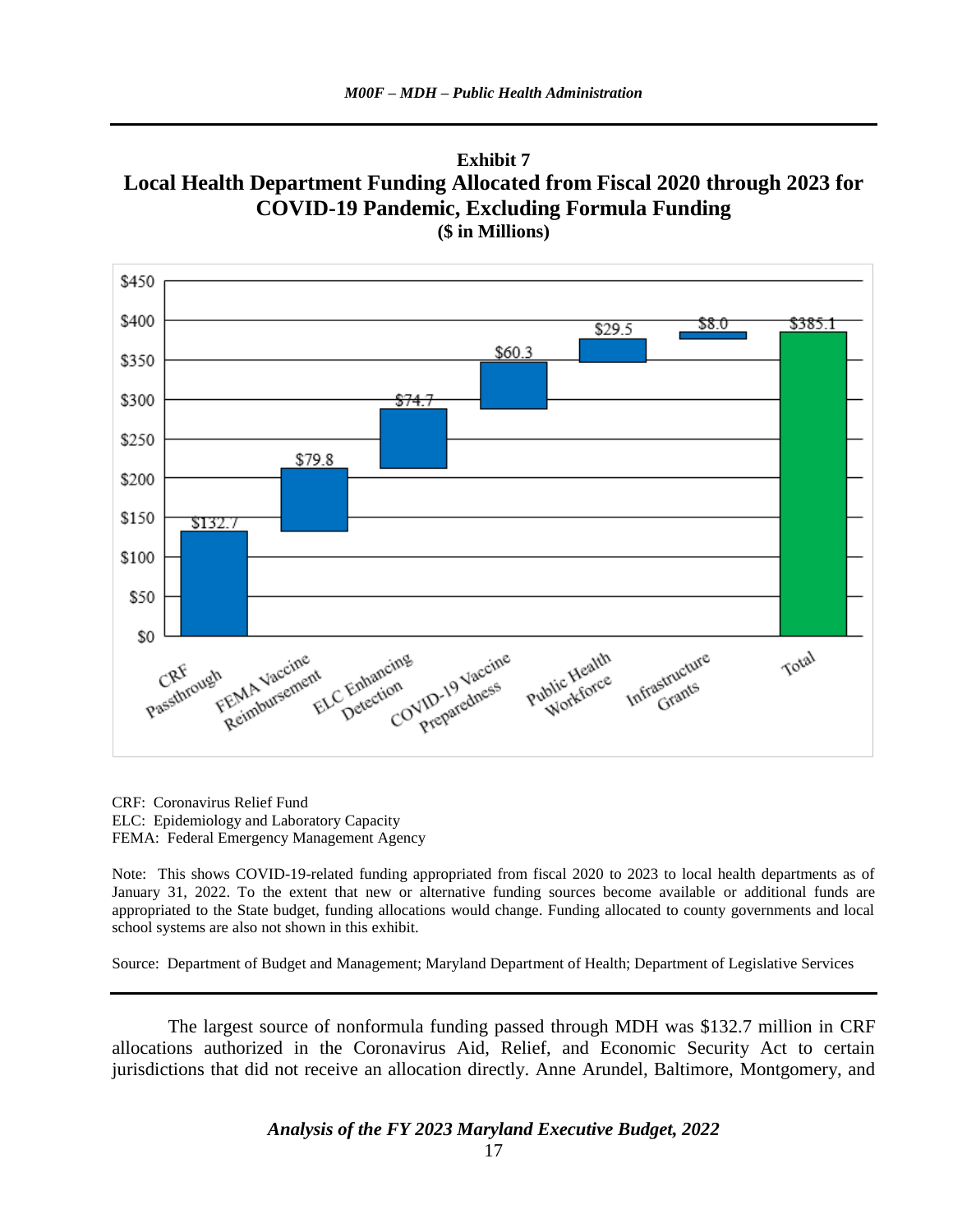Prince George's counties and Baltimore City received CRF allocations directly from the federal government. MDH also distributed \$4 million in infrastructure grants to LHDs using funds from the State's flexible ARPA SFRF award. This grant program is also funded in the fiscal 2023 allowance using general funds. Other funding sources were made available from fiscal 2020 to 2023 that could be used to support LHDs' pandemic response efforts that were not necessarily distributed to LHDs directly, such as COVID-19 testing funds allocated to local school systems.

The COVID-19 public health emergency required LHDs to rapidly expand services, supplies, and personnel that were greatly supported with one-time federal stimulus. As this federal aid ends, some new funding sources have the potential to become ongoing sources of support, like infrastructure grants budgeted in the Office of the Secretary that support broad LHD operating costs. This grant funding and the \$7.6 million above the mandated increment in the LHD formula funding were made available as the COVID-19 pandemic has highlighted the importance of the State's public health system, especially LHDs' role in the statewide system.

While the \$7.6 million discretionary LHD formula enhancement was determined because it restored the grant to levels seen prior to the Great Recession, it is not clear how the \$4 million in annual infrastructure grants was determined. By choosing seemingly arbitrary grant allocations, funding for the State's public health system is not necessarily in line with the actual cost of providing sufficient public health services or meeting community health need. **MDH should discuss how the infrastructure grant awards in fiscal 2022 and 2023 were determined and if they sufficiently meet LHDs' operational needs, in combination with formula allocations.** 

In accordance with Chapters 29 and 31 of the 2021 special session, MDH must collaborate with LHDs to adopt and implement a two-year plan to respond to COVID-19 and convene a Maryland Public Health Modernization Workgroup. The workgroup will be tasked with assessing the current public health infrastructure and resources in the State, then making recommendations for how to establish a modern and effective public health system.

**Considering recent efforts to provide enhanced funding to LHDs and modernize public health service delivery in the State overall, MDH should:** 

- **provide a timeline for when the Public Health Modernization Workgroup will begin meeting;**
- **outline its priorities for the Public Health Modernization Workgroup, including whether changes to the LHD funding formula will be considered and if there are any elements of the public health system that have shown deficiencies or lack of financial support in the past;**
- **describe any preliminary efforts that it is taking to support ongoing LHD operating costs and personnel needs as one-time federal and State support ends; and**
- **discuss how LHDs used \$4 million in infrastructure grants in fiscal 2022.**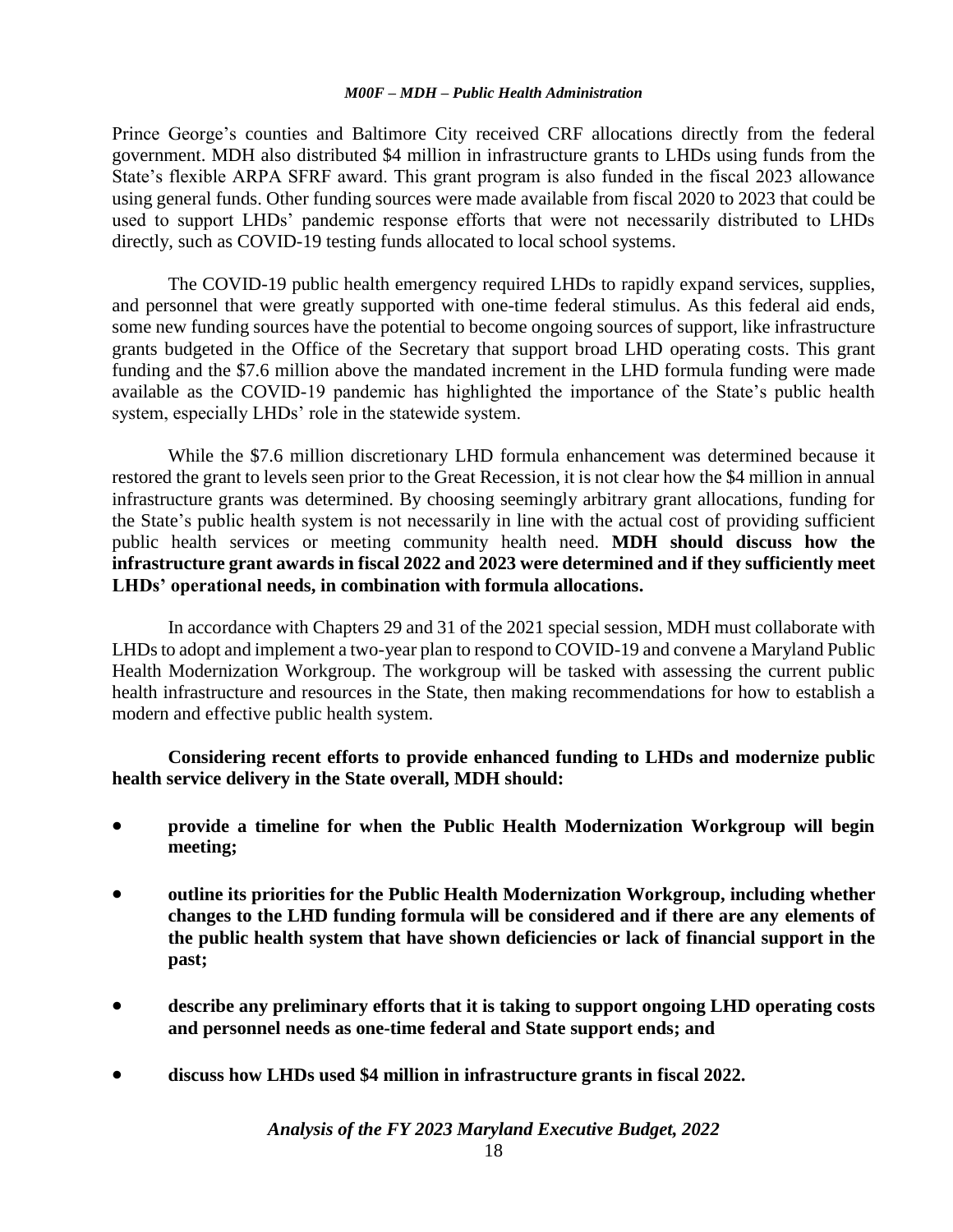# **2. OCME Shows Worsening Caseload Ratios and Staffing Levels**

OCME is required by statute to investigate all violent or suspicious deaths, including all deaths unattended by a physician. If the cause of death cannot be established during the initial investigation, a pathologist must perform an autopsy on the deceased. In fiscal 2021, 6,744 bodies were transported to OCME for examination with 6,281 autopsies performed by medical examiners (ME).

## **Accreditation Status**

Although OCME can continue to operate without accreditation, being accredited by the National Association of Medical Examiners (NAME) improves the public's trust that the office is performing its work in a proper environment and limits questions about the validity of MEs' findings at trials. OCME indicated that, as of March 19, 2021, NAME granted the office full accreditation status following multiple years of OCME receiving provisional accreditation due to two separate phase II violations. Phase II requirements are considered essential requirements for an adequate medicolegal system.

To maintain full accreditation, an office ordinarily may not have any phase II violations. Due to the substantial impact of the COVID-19 public health emergency on ME and coroner offices nationwide, NAME decided to waive staffing-related phase II violations from consideration in 2021 and announced that it would not demote an office's accreditation status for issues resulting from the pandemic until further notice. Therefore, OCME was able to receive full accreditation despite its continued work on a roof repair project that created a phase II safety violation and persistent staffing and caseload issues that have caused phase II staffing violations.

# **Roof Repair Project**

During a July 2019 inspection, NAME found that OCME's Baltimore City building had a structural defect in the roof, causing a water leak and flooding. This prevented OCME from receiving full accreditation at that time because the flooding was in a carpeted corridor and, as a result, NAME determined that the warped carpet presented a physical hazard and risk for serious injury to employees.

On November 4, 2020, the Board of Public Works approved a \$2.6 million contract with Cole Roofing Co., Inc. to replace the roof and siding in OCME's Baltimore City building. Funding for the project appeared in the Department of General Services' budget as part of a master contract. The vendor began working on the roof replacement project in January 2021 and was expected to complete the project in September 2021. OCME reported that there were delays in receiving the new siding and updated the completion date to November 29, 2021. **The department should provide a status update and final budget of the roof and siding replacement project. MDH should also discuss whether it has received notice from NAME for when the association will begin enforcing accreditation requirements, including demoting or removing full accreditation status.**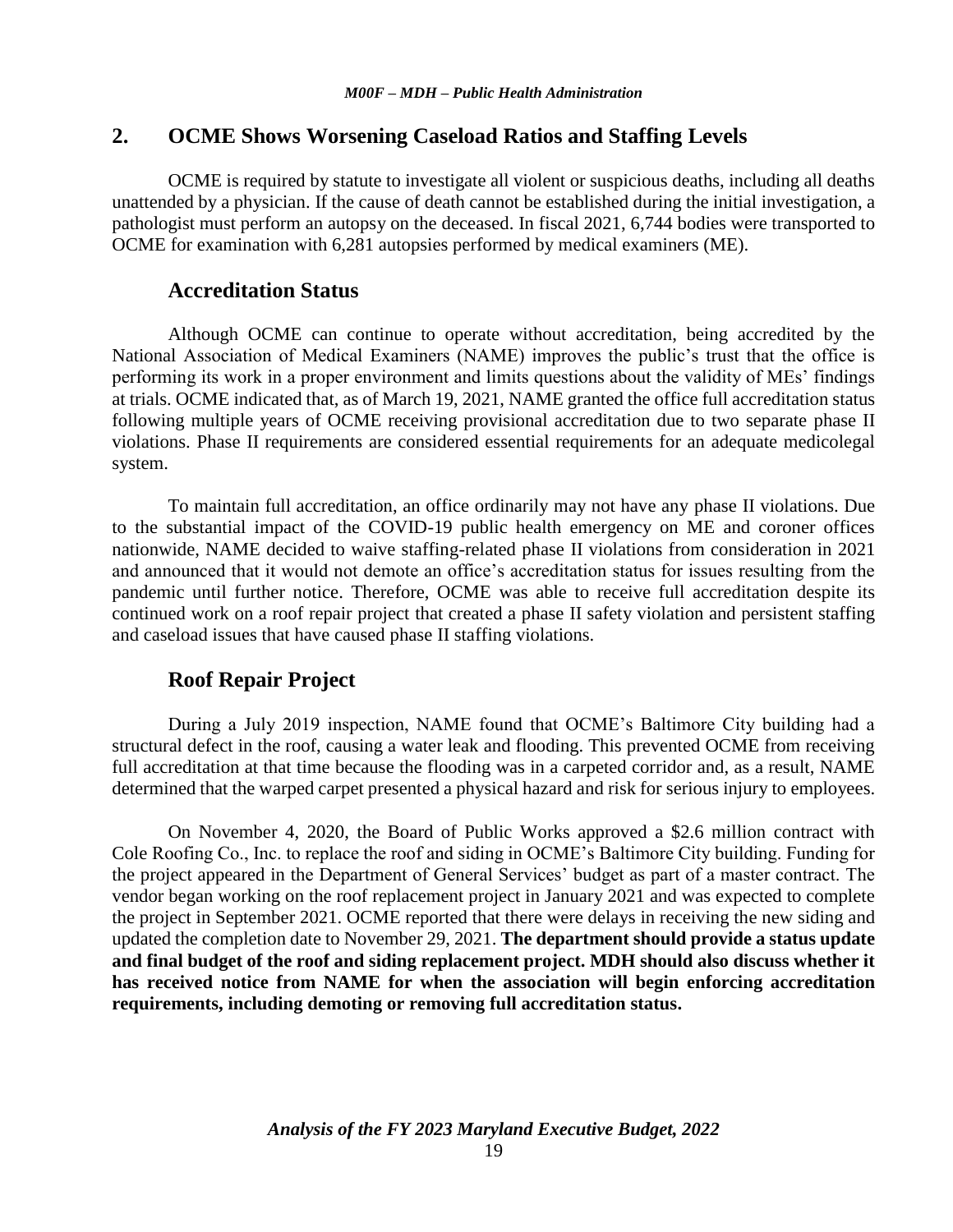#### **Caseload Ratio Standards**

A long-standing challenge for OCME has been maintaining adequate staffing to perform increasing numbers of autopsies and meet NAME's standard that no autopsy physician should be required to perform more than 325 autopsies per year. This standard is measured as the caseload ratio of autopsies to full-time equivalent (FTE) MEs. **Exhibit 8** shows recent caseload ratios by fiscal year and the percent change in the two factors that affect this ratio (examinations performed and FTE MEs). In fiscal 2021, OCME reported its highest ratio over the period with 390 autopsies performed per FTE ME, greatly surpassing the phase II standard. Although the number of autopsies performed increased by 4.61% in that year, the sharp 17.0% decline in FTE MEs was the driving factor in Maryland's caseload ratio rising to 390, demonstrating the importance of staffing to long-term improvement in this ratio.



FTE: full-time equivalent NAME: National Association of Medical Examiners

Note: NAME announced that it would not demote an office or remove accreditation for issues relating to the COVID-19 pandemic. Therefore, the Office of the Chief Medical Examiner received full accreditation in calendar 2021 despite violating a phase II caseload requirement in fiscal 2021.

Source: Department of Budget and Management; Department of Legislative Services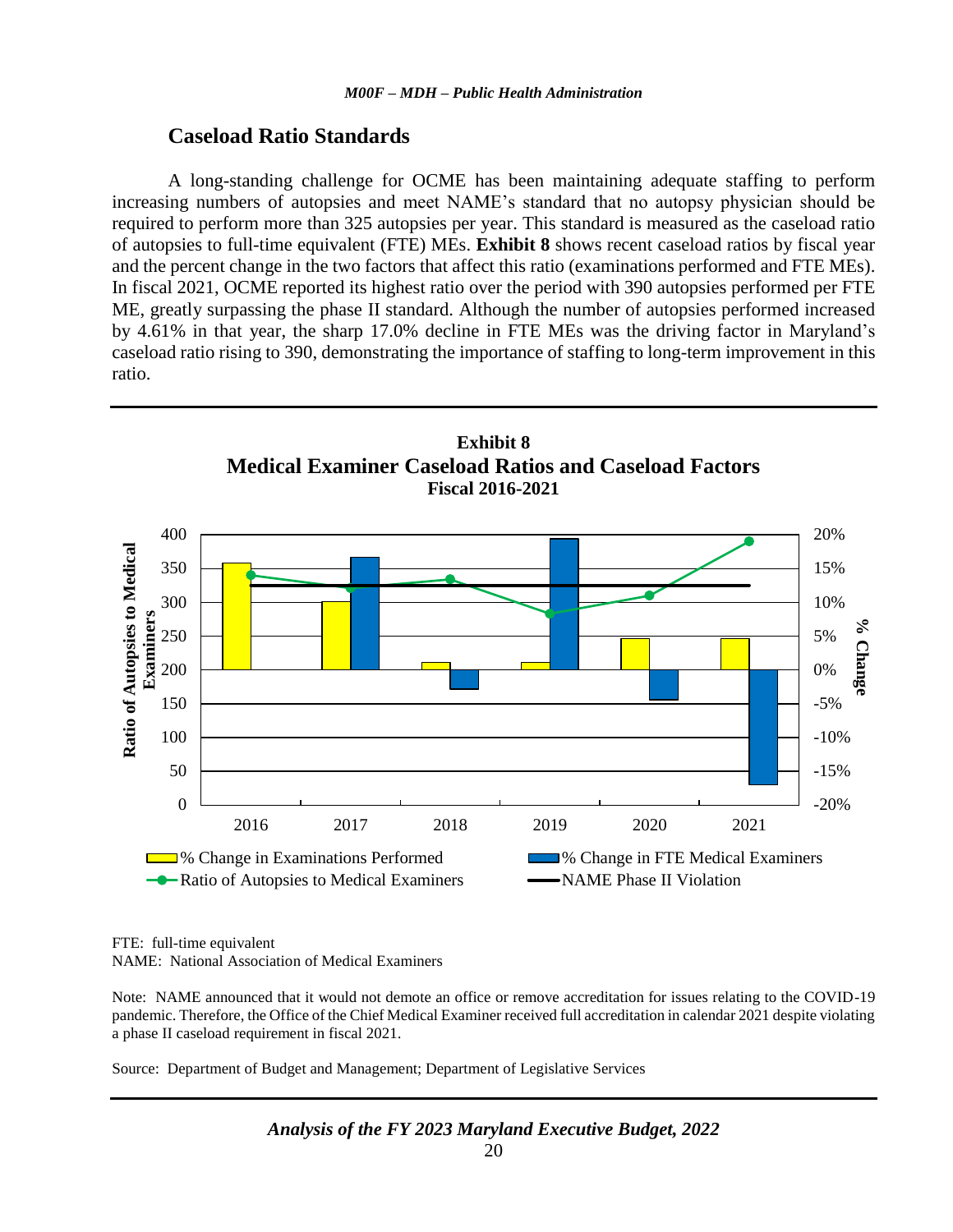#### **Examinations Performed**

ME and coroner offices nationally have experienced increased caseloads resulting from the opioid crisis as unintentional drug-related intoxication deaths have risen substantially. Further, overdose deaths nationally and in Maryland increased as a direct result of the COVID-19 pandemic. Preliminary data from the Vital Statistics Administration showed that these cases have remained heightened as 1,204 and 1,217 opioid-related deaths were reported from January through June in 2020 and 2021, respectively, compared to 1,085 over the same period in 2019. These cases have contributed to the 4.61% increase in examinations performed shown in Exhibit 8.

It is important to note that the total number of examinations performed does not acknowledge changes in complexity of cases over time. The fiscal 2023 Managing for Results submission includes a new metric for total homicide cases, showing 687 reported in fiscal 2021. Homicide cases are often more complex than other autopsies and can require MEs to provide court testimony, limiting their time to examine other cases. Increased homicide cases may also be contributing to Maryland's ME staffing issues as ME and coroner offices in other states and regions may not be dealing with similar trends or the level of growth in homicide cases, therefore making Maryland's caseload and work requirements less attractive relative to other states.

#### **ME Staffing Levels**

As shown in **Exhibit 9**, OCME experienced a sharp decrease in filled ME positions between December 2019 and December 2020 and, as of December 2021, the number of filled positions has only improved by 0.5 positions. Vacant ME positions rose from 1.5 vacancies in December 2019 to 5.5 vacancies in December 2020. The December 2020 vacancy count also included the chief ME position that was later filled in February 2021. Since then, OCME has not reported any change from 4.5 vacant ME positions. Overall, 5 MEs have either retired or resigned since 2019, and OCME anticipates more vacancies in fiscal 2022 and 2023 as at least 3 MEs are expected to retire in the next year.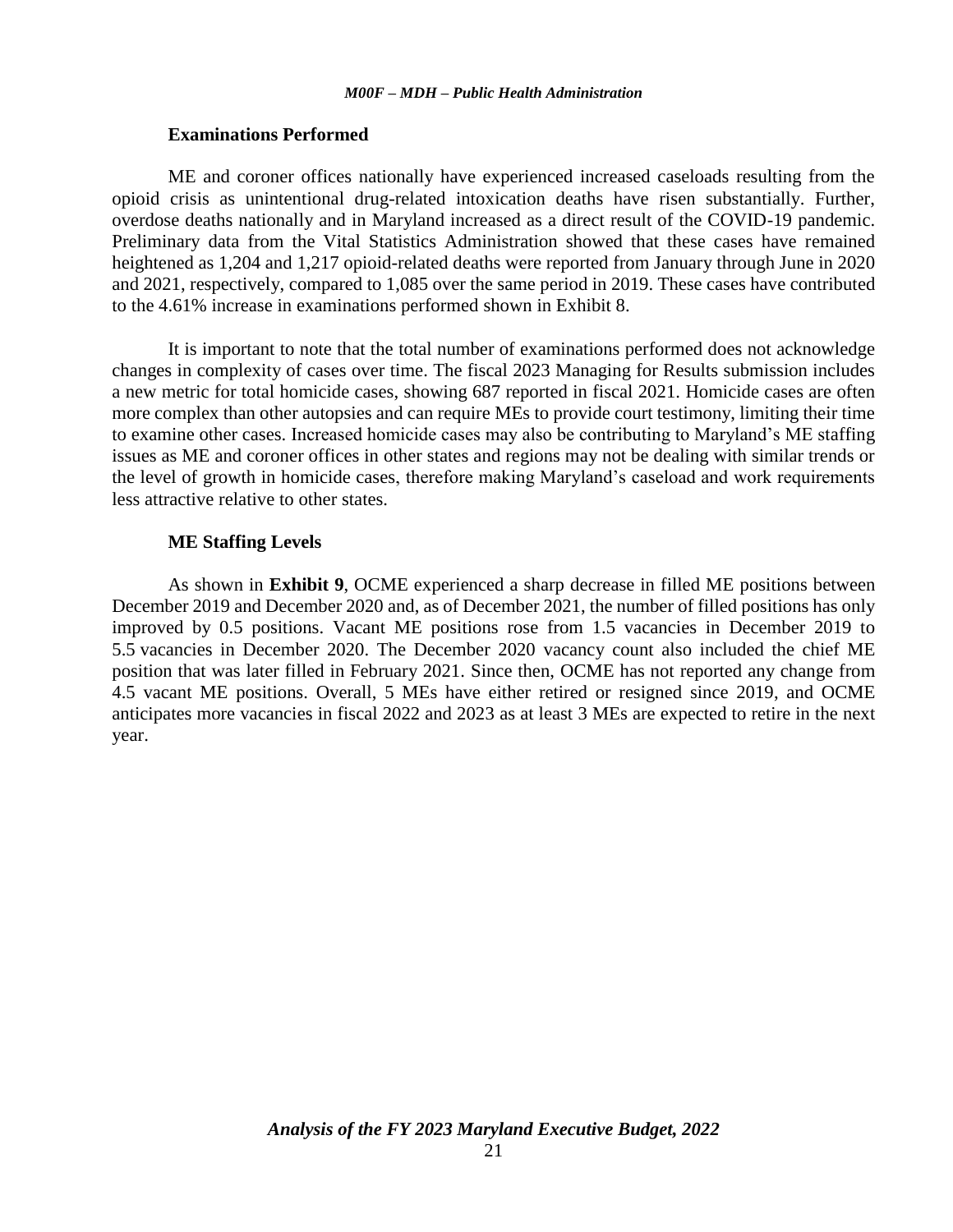



#### FTE: full-time equivalent

\* Includes caseloads from medical examiners working on a per diem basis at a rate of 1.0 full-time equivalent per 250 autopsies conducted.

Source: Department of Budget and Management; Maryland Department of Health; Department of Legislative Services

In addition to regular ME positions, OCME is able to count examinations performed by MEs paid on a per diem basis to calculate a ratio of FTE MEs to autopsies. These MEs are board certified in forensic pathology and count toward the State's FTE MEs as 1.0 FTE for every 250 cases performed. Exhibit 9 shows that in some years, like fiscal 2017 and 2019, the per diem program has been able to fill in the gaps for vacant ME positions to levels even higher than the authorized number of regular MEs. In an August 6, 2021 response to committee narrative included in the 2020 JCR, MDH discussed the benefits of the per diem program including:

- familiarizing pathologists with OCME and potentially serving as a source for recruitment and advocacy; and
- providing necessary staffing and assistance required on weekends.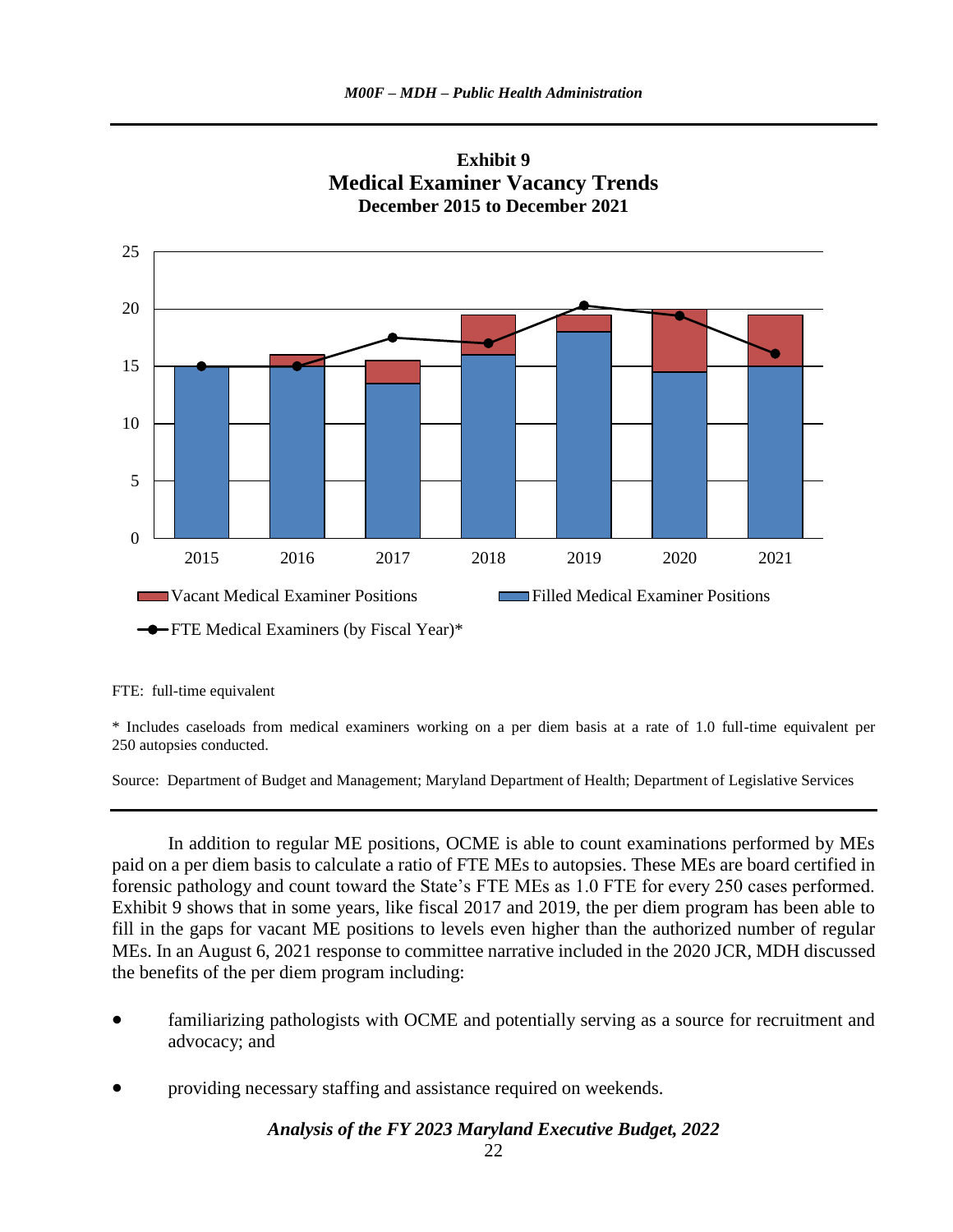FTE MEs declined from 19.4 in fiscal 2020 to 16.2 in fiscal 2021 as the supply of per diem pathologists decreased at a time when regular ME vacancies remained high and full-time MEs could not offset the loss of per diem pathologists. The number of per diem FTE MEs decreased from 10 in calendar 2019 to 7 in calendar 2020. The COVID-19 pandemic partially contributed to the reduction in per diem cases as MEs serving in the military were restricted from traveling early in the pandemic, and travel restrictions prevented at least one civilian ME from working for OCME on a per diem capacity. In addition, according to the August 2021 response, staffing and caseload issues at other ME offices have prevented some MEs from scheduling work outside of their primary office.

## **Efforts to Recruit and Retain OCME Personnel**

In combination, increased ME vacancies and higher caseloads have led to a ratio of FTE MEs to autopsies that is likely to have lasting impacts on recruitment and retention efforts, regardless of whether OCME temporarily maintains full NAME accreditation. The practical impacts of high caseload ratios meant that in fiscal 2021, MEs in Maryland had to perform 65 more autopsies per person than NAME's maximum standard ratio. Multiple JCRs and DLS budget analyses have requested that MDH provide updates on ME recruitment and retention efforts and, across these reports and budget hearing testimony, the department has described the following actions:

- dedicating a recruitment specialist specifically for OCME;
- posting job announcements on the State recruitment website and on NAME's website;
- using the fellow program both to count 0.5 FTE ME per fellow for their work and as a way to recruit full-time MEs that have trained with the State;
- partnering with the Armed Forces Medical Examiner to have another trainee and sometimes recruit per diem pathologists; and
- approving salary enhancements through the ASR process that increased ME salaries by 16% in fiscal 2017 and 12% effective December 1, 2020.

Notably, most of these information requests have focused on ME vacancies and recruitment, while OCME has also indicated that it struggles with filling other positions such as forensic investigators. The fiscal 2023 allowance provides funding for a significant personnel expansion of 21 total PINs that is partially offset by 1.0 administrative position that was transferred to Springfield Hospital Center. As shown in **Exhibit 10,** only 3 of the transferred positions are board-certified assistant MEs. The fiscal 2023 allowance does not include another ASR adjustment for ME salaries but does include a two-grade increase in salary for forensic investigators.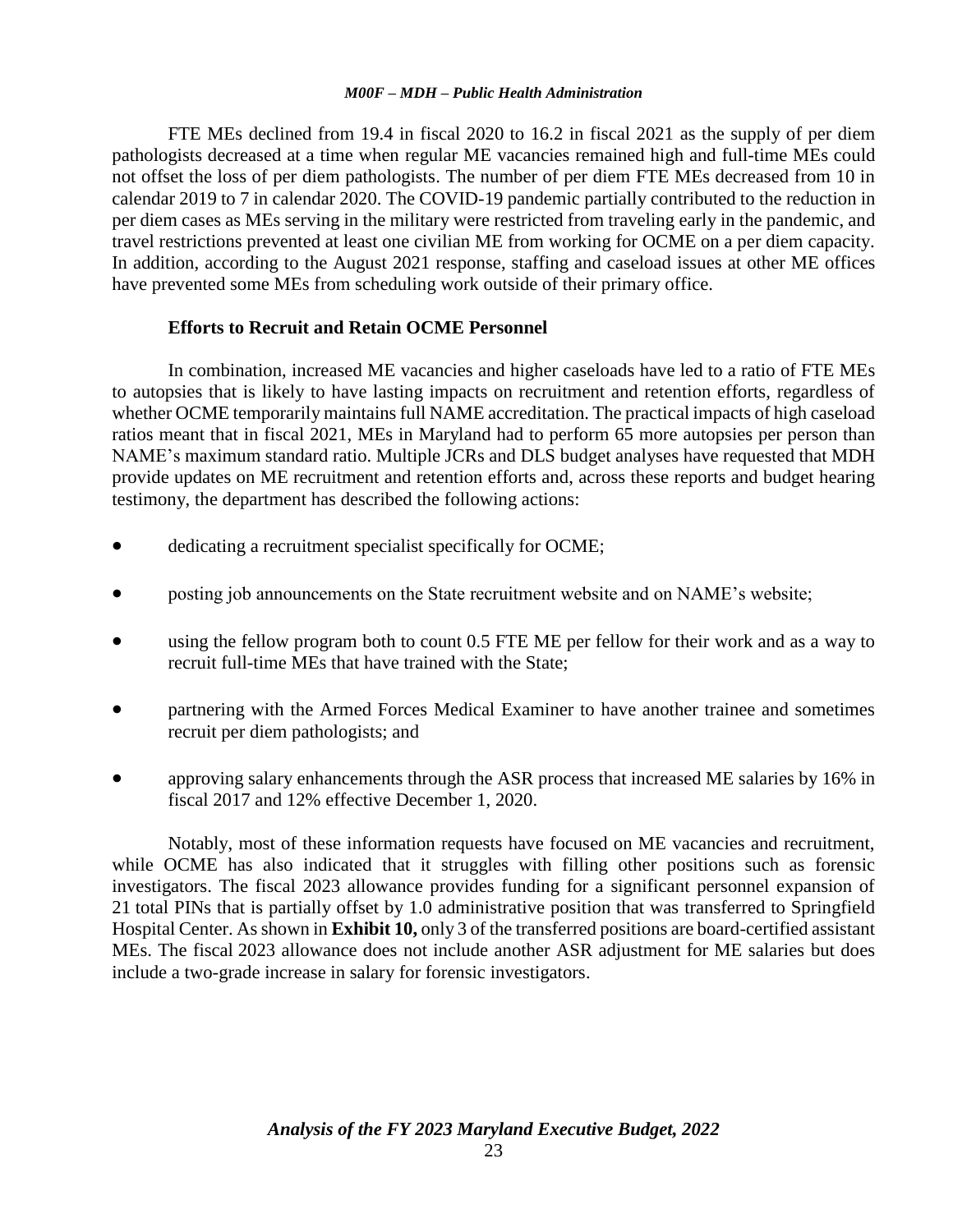# **Exhibit 10 Net 20 Positions Transferred to Office of the Chief Medical Examiner Fiscal 2023 Allowance**

| <b>Job Title*</b>                           | <b>Positions</b> |
|---------------------------------------------|------------------|
| Forensic Investigator                       | 5                |
| Administrative positions                    | 4                |
| <b>Autopsy Assistant</b>                    | 4                |
| <b>Assistant Toxicologists</b>              | 3                |
| Board-certified Assistant Medical Examiners | 3                |
| Epidemiologist                              | 1                |
| <b>Total</b>                                |                  |

\*Job titles are subject to change as positions are reclassified from their former Maryland Department of Health offices.

Source: Maryland Department of Health

Once filled, the additional ME, forensic investigator, and autopsy assistant positions would better equip the office to respond to increasing caseloads. It is important to note though that OCME's 17.2% vacancy rate as of December 2021, including 3.5 positions that have been vacant for over nine months, suggests that the office may have difficulty in filling these additional positions.

**MDH should discuss the reason for adding OCME positions rather than or in addition to allocating funds for ME salary enhancements or other uses that would support recruitment of the office's current vacant slots. The department should describe efforts that it is taking to improve recruitment to prevent caseload ratios from rising even higher given the anticipated retirements in the next year. DLS recommends adding budget language that would restrict funding for administrative expenses in the Executive Direction budget under the Deputy Secretary of Public Health Services until MDH submits a report on OCME accreditation status and recruitment and retention efforts. DLS also recommends adopting committee narrative requesting a report from OCME, in consultation with the University of Maryland, Baltimore Campus and MHEC, specifically on efforts to recruit and provide financial assistance to forensic pathologists in higher education institutions.**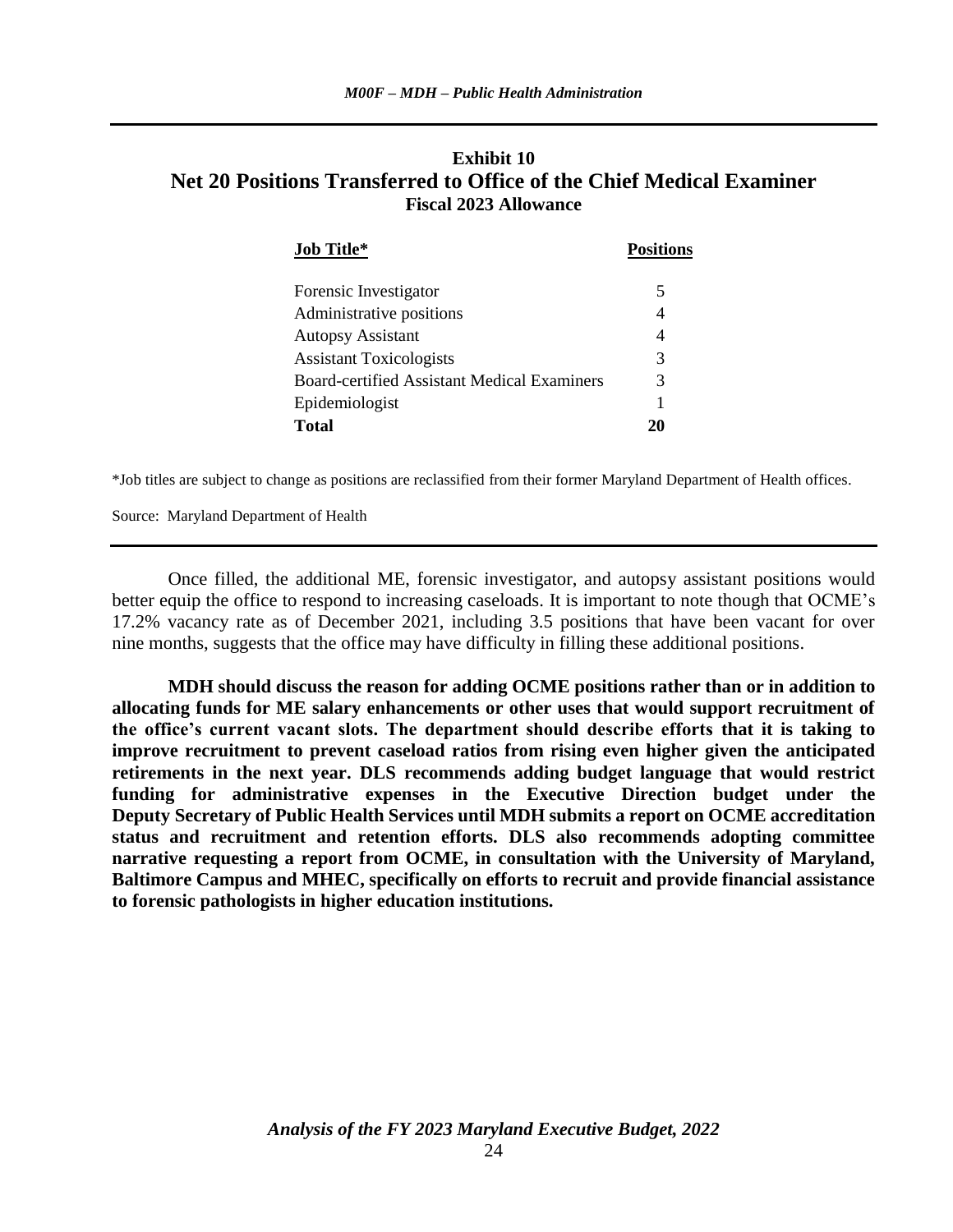# *Operating Budget Recommended Actions*

1. Add the following language to the general fund appropriation:

Further provided that \$500,000 of this appropriation made for the purpose of administration may not be expended until the Maryland Department of Health submits a report to the budget committees on public health personnel recruitment and retention. The report shall include:

- (1) an analysis of the causes of public health staffing shortages at the State and local health department (LHD) levels;
- (2) LHD vacancy rates as of December 2019, 2020, 2021, and 2022;
- (3) an evaluation of how the State's COVID-19 pandemic response activities impacted recruitment and retention of State and LHD personnel;
- (4) a discussion of salary enhancements, programs, and any other strategies the department is implementing to recruit and retain public health staff;
- (5) an evaluation of how the department spent COVID-19-related federal funds to expand, recruit, and train the public health workforce, including any performance measures or data collected on how this funding filled vacant slots and improved retention; and
- (6) a discussion of any partnerships or programs with higher education institutions to recruit students and recent graduates to work for the department.

The report shall be submitted by December 1, 2022, and the budget committees shall have 45 days from the date of the receipt of the report to review and comment. Funds restricted pending the receipt of a report may not be transferred by budget amendment or otherwise to any other purpose and shall revert to the General Fund if the report is not submitted to the budget committees.

**Explanation:** The budget committees are concerned by the vacancy rate in the Maryland Department of Health (MDH), specifically the vacancies among the public health workforce both at the State and local levels. This language restricts funding until MDH submits a report with data on MDH and LHD staffing levels and evaluations of how recent salary adjustments and COVID-19-related federal funds to strengthen the public health workforce have worked in filling vacant positions and improving retention, among other information.

| <b>Information Request</b>                                        | <b>Author</b> | <b>Due Date</b>  |
|-------------------------------------------------------------------|---------------|------------------|
| Report on public health<br>personnel recruitment and<br>retention | <b>MDH</b>    | December 1, 2022 |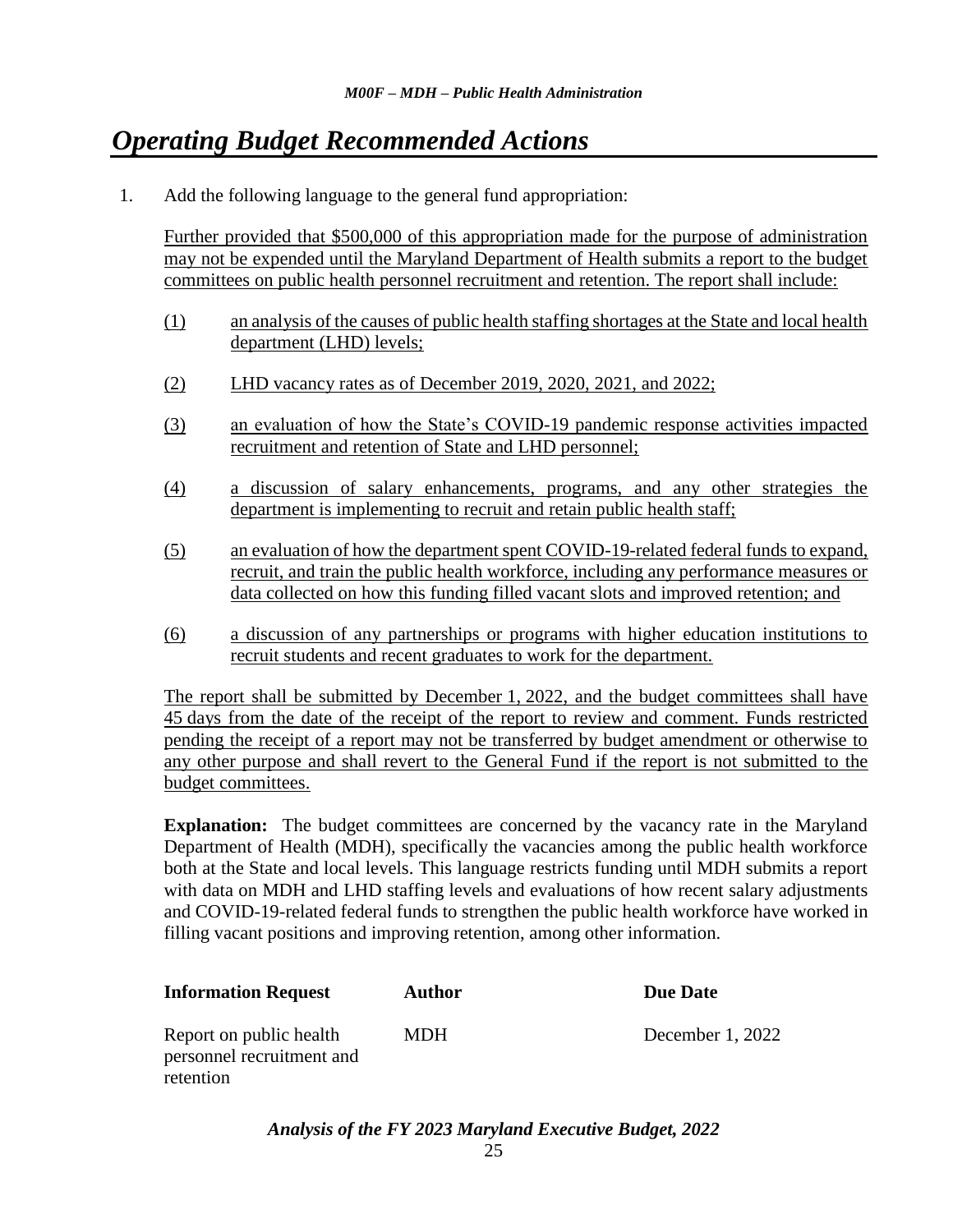2. Add the following language to the general fund appropriation:

, provided that \$500,000 of this appropriation made for the purpose of administration may not be expended until the Maryland Department of Health submits a report to the budget committees on the Office of the Chief Medical Examiner (OCME) accreditation status and recruitment and retention efforts for medical examiner staffing and other OCME personnel. The report shall include:

- (1) OCME's accreditation status and any updates on when the National Association of Medical Examiners (NAME) will begin demoting or removing accreditation statuses due to phase I and II violations related to the COVID-19 pandemic;
- (2) phase I and II violation findings from any inspections conducted by NAME in fiscal 2022 or 2023;
- (3) year-to-date full-time equivalent (FTE) medical examiners (identifying the number attributed to per diem medical examiners) and the calendar year-to-date ratio of FTE medical examiners to examinations performed;
- (4) an update on hiring 21 positions that were transferred to OCME in fiscal 2023, including medical examiner, forensic investigator, and autopsy assistant positions;
- (5) information on other efforts to fill vacant positions to ensure that OCME can maintain full accreditation; and
- (6) a comparison of salaries offered by OCME for board-certified medical examiners compared to medical examiner offices in other jurisdictions and other pathology jobs available in Maryland.

The report shall be submitted by September 1, 2022, and the budget committees shall have 45 days from the date of the receipt of the report to review and comment. Funds restricted pending the receipt of a report may not be transferred by budget amendment or otherwise to any other purpose and shall revert to the General Fund if the report is not submitted to the budget committees.

**Explanation:** In fiscal 2021, OCME reported a medical examiner caseload ratio that was significantly higher than the NAME maximum standard to maintain an adequate medicolegal system. OCME has experienced persistently high-vacancy rates in multiple positions, including medical examiners and forensic investigators, and these staffing issues have been exacerbated by increased caseloads stemming from the opioid crisis and increasing homicides in the State. This language restricts funding budgeted for administration under the Deputy Secretary for Public Health Services until the Maryland Department of Health (MDH) submits a report to the budget committees on OCME recruitment and retention efforts.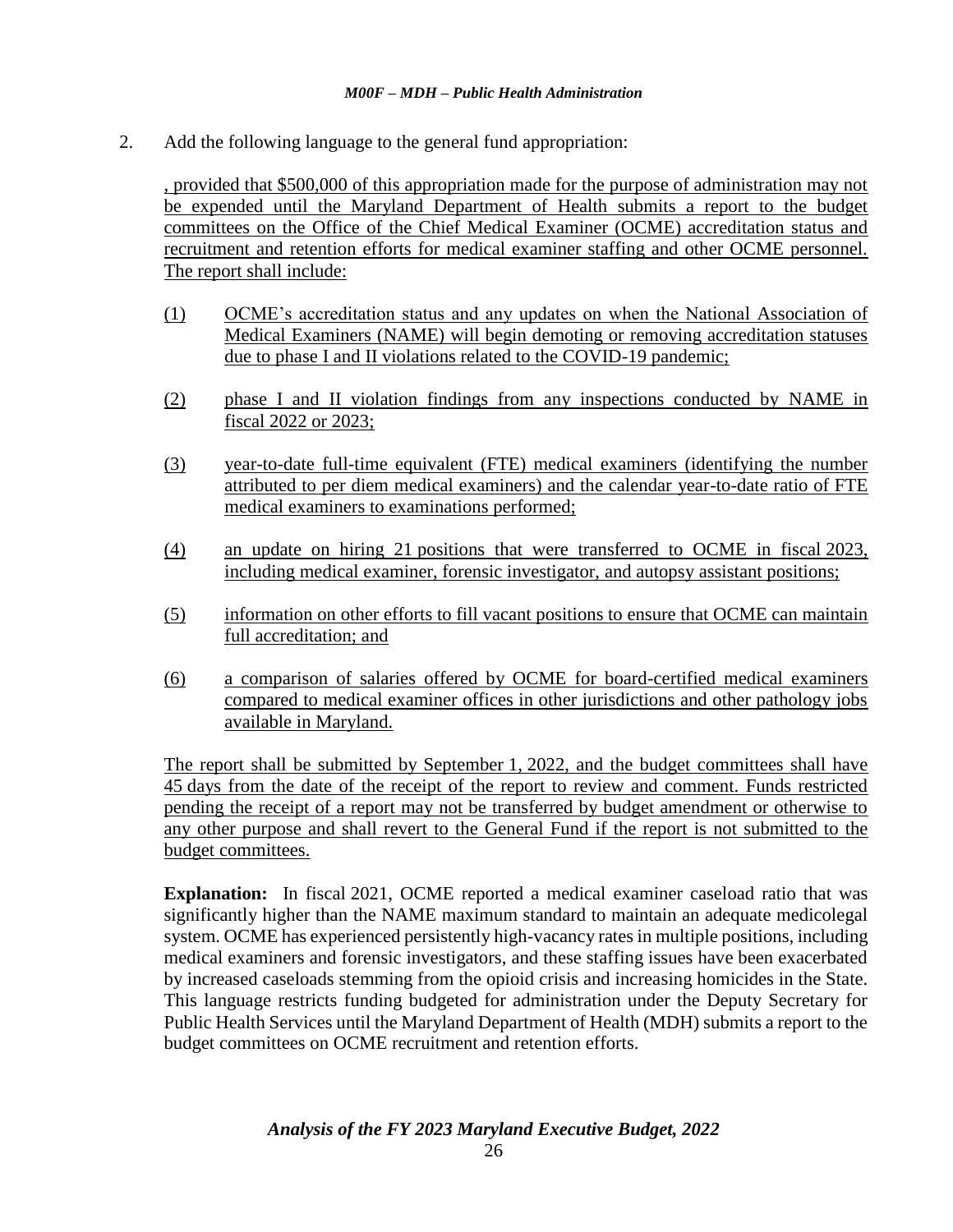| <b>Information Request</b>                                               | <b>Author</b> | <b>Due Date</b>   |
|--------------------------------------------------------------------------|---------------|-------------------|
| Report on OCME<br>accreditation and recruitment<br>and retention efforts | <b>MDH</b>    | September 1, 2022 |

3. Adopt the following narrative:

**Report on Forensic Pathologist Recruitment and Financial Assistance in Higher Education Institutions:** The Office of the Chief Medical Examiner (OCME) under the Maryland Department of Health (MDH) has reported persistent issues filling vacant medical examiner positions. This coincides with national shortages of forensic pathologists at a time when the opioid crisis and rising homicide rates has caused a higher need for autopsies. Contributing to the workforce shortage is an insufficient number of physicians graduating from higher education institutions choosing to pursue forensic pathology. Therefore, the committees request that OCME, in consultation with the University of Maryland, Baltimore Campus (UMB) and the Maryland Higher Education Commission (MHEC), submit a report by November 1, 2022, including:

- current and upcoming efforts to increase the number of forensic pathologists graduating from higher education institutions in Maryland;
- a description of any partnerships between OCME and higher education institutions for informing students of OCME job opportunities and recruiting recent graduates and fellows;
- funding opportunities for scholarships and other financial aid at higher education institutions for students in forensic pathology programs or other programs that could support OCME staffing needs;
- any changes or additional funding that could make existing Loan Assistance Repayment Programs (LARP) accessible to forensic pathologists; and
- steps that would be needed to develop a new LARP for forensic pathologists and the resource availability to implement this type of program.

| <b>Information Request</b>                                             | <b>Author</b>            | <b>Due Date</b>    |
|------------------------------------------------------------------------|--------------------------|--------------------|
| Report on forensic pathologist<br>recruitment and financial assistance | <b>MDH</b><br><b>UMB</b> | November $1, 2022$ |
| in higher education institutions                                       | <b>MHEC</b>              |                    |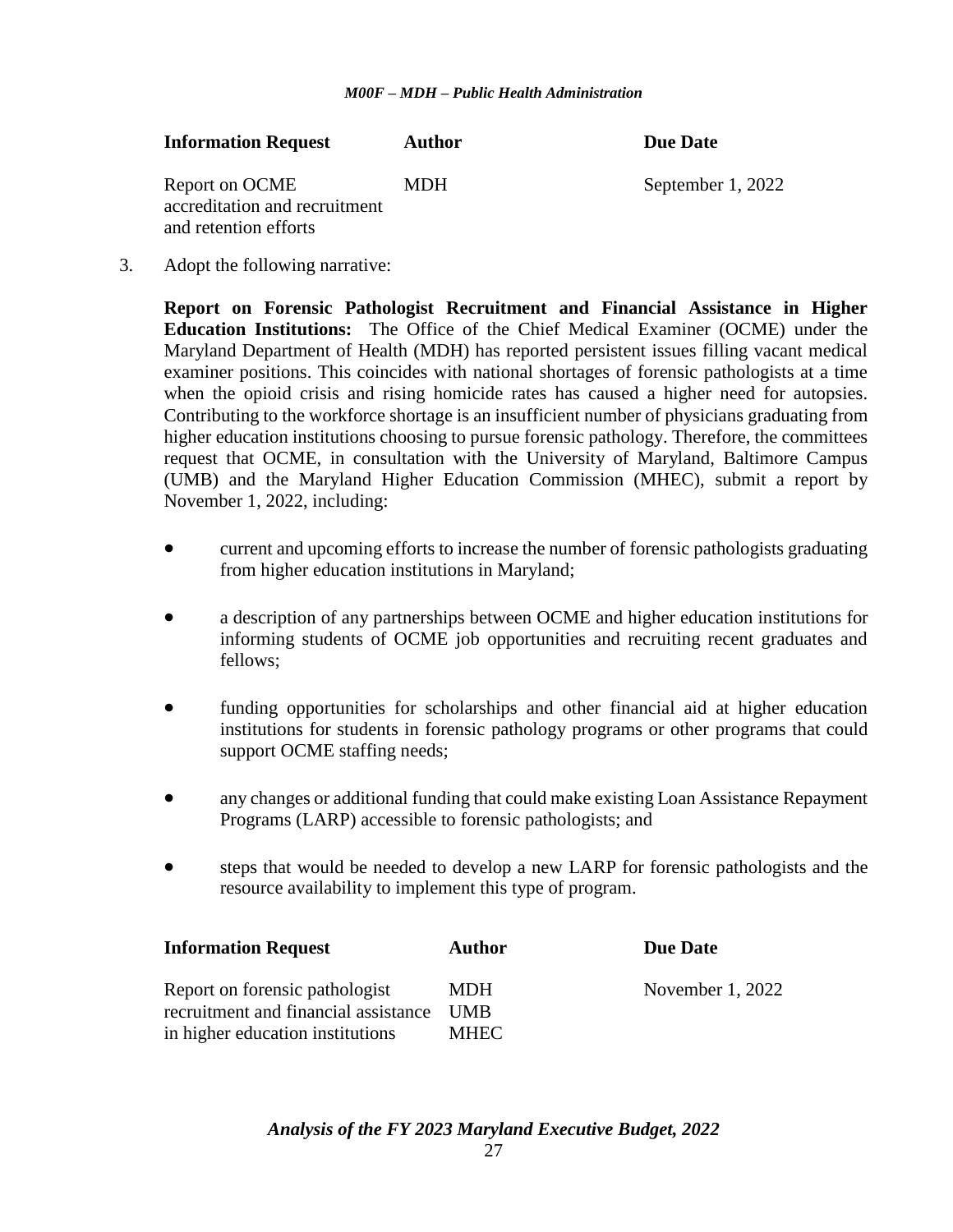# **Appendix 1 2021** *Joint Chairmen's Report* **Responses from Agency**

The 2021 JCR requested that MDH prepare one report. Once MDH submits the report, an electronic copy of the full JCR response will be available on the DLS Library website.

 *Public Health Personnel Recruitment and Retention:* As of January 31, 2022, MDH had not submitted a report.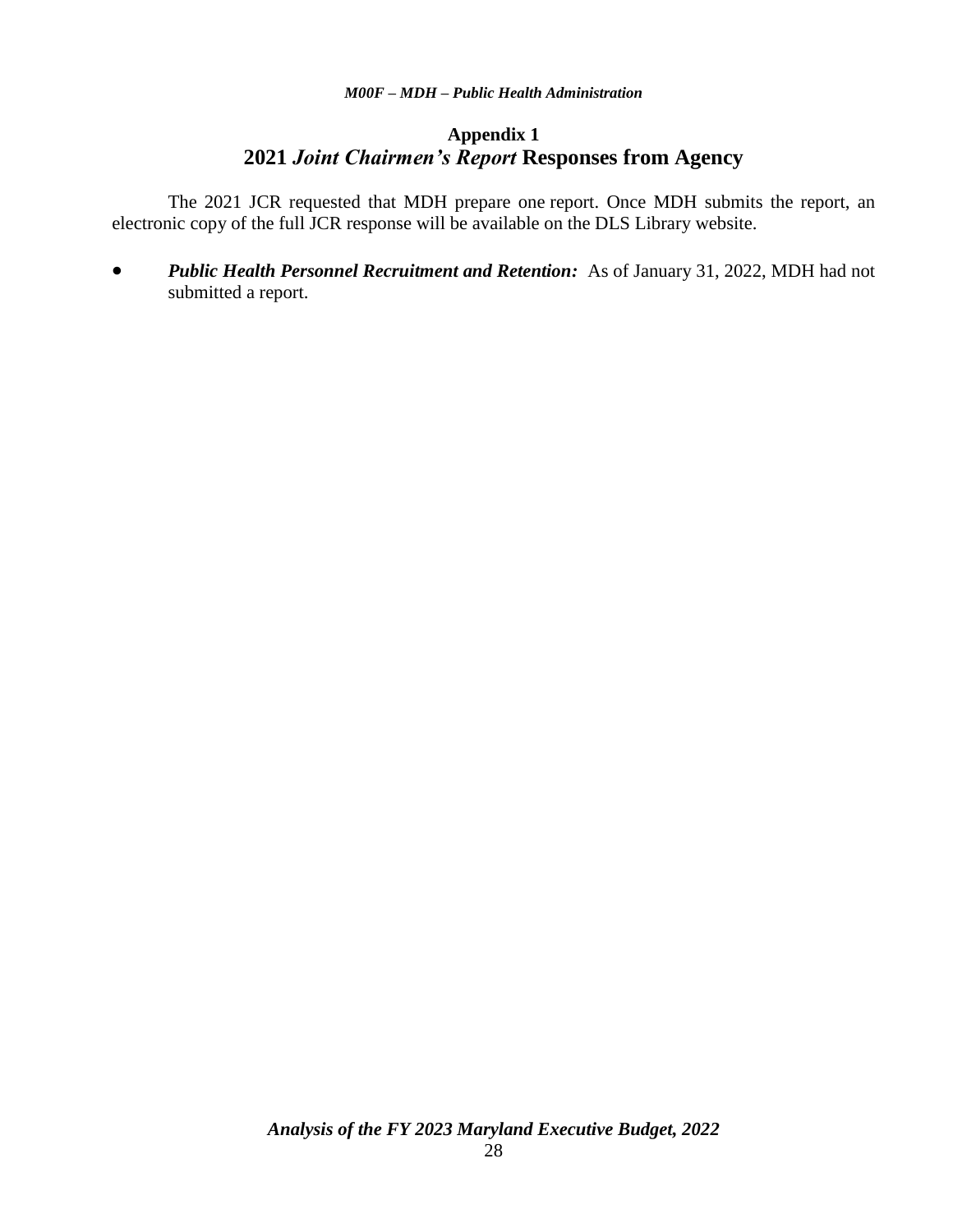# **Appendix 2 Office of Provider Engagement and Regulation Systems Integration and Modernization Major Information Technology Project Maryland Department of Health**

| New/Ongoing: New                                                                     |                   |         |         |                                                          |         |         |         |         |
|--------------------------------------------------------------------------------------|-------------------|---------|---------|----------------------------------------------------------|---------|---------|---------|---------|
| <b>Start Date:</b> November 1, 2021<br><b>Est. Completion Date: February 1, 2023</b> |                   |         |         |                                                          |         |         |         |         |
| <b>Implementation Strategy: Agile</b>                                                |                   |         |         |                                                          |         |         |         |         |
| $(\$\)$ in Millions)                                                                 | <b>Prior Year</b> | 2022    | 2023    | 2025<br>2024<br><b>Total</b><br>2026<br><b>Remainder</b> |         |         |         |         |
| <b>GF</b>                                                                            | \$0.000           | \$0.000 | \$1.170 | \$0.410                                                  | \$0.000 | \$0.000 | \$0.410 | \$1.580 |
| Total                                                                                | \$0.000           | \$0.000 | \$1.170 | \$0.410                                                  | \$0.000 | \$0.000 | \$0.410 | \$1.580 |

- *Project Summary:* This project will replace the Office of Controlled Substances Administration's (OCSA) legacy registrant application processing of CDS registrations. OCSA issues CDS permits to practitioners, researchers, and establishments for legitimate medical and scientific uses, and OCSA pharmacists perform regulatory inspections to ensure compliance with applicable laws. The systems integration and modernization project will develop and deploy a case management system and field inspection tracking system supporting these activities.
- *Need:* OCSA monitors more than 39,000 CDS registrants that must renew their registrations every three years using an outdated and low-tech analogue system. By adding a customer portal that would allow access for CDS registration application and payment submission at all times, automating the registration process, and consolidating information gathering into one management system, this project will expedite services for CDS registrants in the State. The new platform will also function off-site using cloud-based data storage, which helps facilitate continuation of operations during emergency situations.
- *Observations and Milestones:* OCSA partnered with Enovational to perform a requirements analysis and develop a quote for development and hosting on the Maryland OneStop Portal.
- *Concerns:* The Information Technology Procurement Request classified 7 out of 11 risk factors as high risk for this project with 2 of the risk factors relating to funding and resource availability. OCSA is planning to implement this project as State funding becomes available because a federal grant that would have supported this project is ending. Additionally, OCSA would rely on the Department of Information Technology's statewide resource contracts for maintenance and operations as the office does not have dedicated information technology personnel.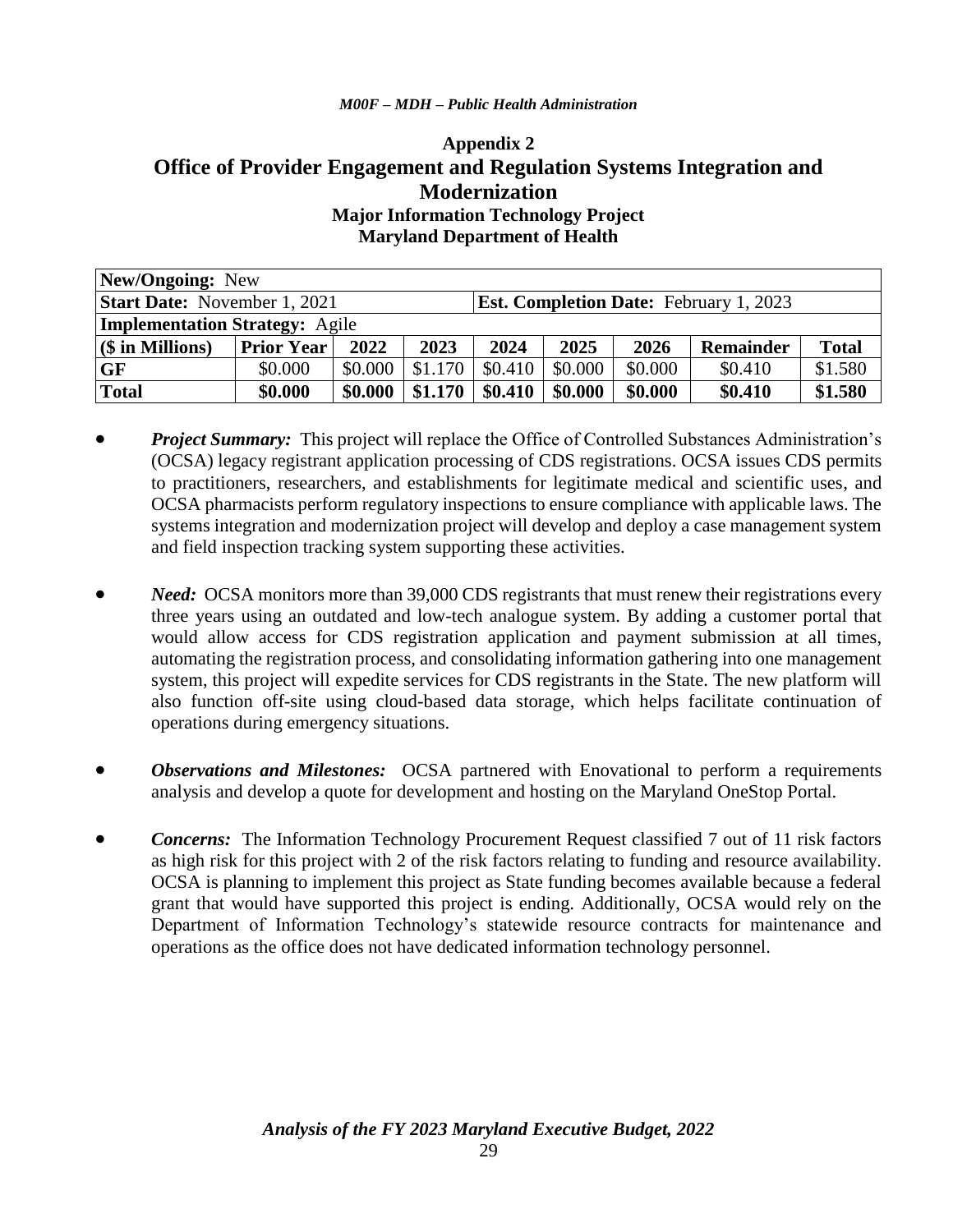# **Appendix 3 Local Health Department Formula Funding Allocation by Jurisdiction Fiscal 2019-2023**

|                          | 2019         | 2020         | 2021          | 2022         | 2023              | <b>Amt. Change</b> | % Change   |
|--------------------------|--------------|--------------|---------------|--------------|-------------------|--------------------|------------|
|                          | Actual       | Actual       | <b>Actual</b> | Working*     | <b>Allowance*</b> | 2022-2023          | 2022-2023  |
| <b>Allegany County</b>   | \$1,536,198  | \$488,410    | \$1,940,041   | \$2,194,653  | \$2,662,339       | \$467,686          | 21.3%      |
| Anne Arundel County      | 4,318,309    | 4,327,460    | 4,829,301     | 5,093,574    | 5,849,834         | 756,260            | 14.8%      |
| <b>Baltimore City</b>    | 8,366,564    | 8,575,374    | 8,746,841     | 8,962,567    | 10,236,646        | 1,274,079          | 14.2%      |
| <b>Baltimore County</b>  | 5,518,725    | 5,668,282    | 5,769,560     | 5,814,563    | 6,718,449         | 903,886            | 15.5%      |
| <b>Calvert County</b>    | 658,153      | 574,742      | 870,148       | 991,355      | 1,146,765         | 155,410            | 15.7%      |
| <b>Caroline County</b>   | 784,810      | 912,372      | 996.620       | 1,105,735    | 1,304,352         | 198,617            | 18.0%      |
| <b>Carroll County</b>    | 1,796,826    | 2,224,992    | 2,289,303     | 2,603,139    | 2,997,612         | 394,473            | 15.2%      |
| Cecil County             | 1,223,669    | 1,608,120    | 1,593,443     | 1,812,488    | 2,108,261         | 295,773            | 16.3%      |
| <b>Charles County</b>    | 1,570,553    | 1,471,432    | 1,995,355     | 2,090,384    | 2,540,953         | 450,569            | 21.6%      |
| Dorchester County        | 691.977      | 787,641      | 961.725       | 1,160,429    | 1,317,732         | 157,303            | 13.6%      |
| <b>Frederick County</b>  | 2,170,544    | 2,679,432    | 2,668,845     | 2,877,823    | 3,428,282         | 550,459            | 19.1%      |
| <b>Garrett County</b>    | 710,014      | 636,549      | 973,219       | 1,212,986    | 1,357,113         | 144,127            | 11.9%      |
| <b>Harford County</b>    | 2,460,920    | 2,716,646    | 3,017,473     | 3,232,188    | 3,857,218         | 625,030            | 19.3%      |
| <b>Howard County</b>     | 1,851,364    | 2,323,989    | 2,305,303     | 2,602,171    | 2,992,476         | 390,305            | 15.0%      |
| Kent County              | 624,305      | 617,150      | 847,396       | 1,175,462    | 1,335,383         | 159.921            | 13.6%      |
| <b>Montgomery County</b> | 4,038,950    | 4,148,406    | 4,222,528     | 4,338,014    | 4,945,672         | 607,658            | 14.0%      |
| Prince George's County   | 6,465,328    | 6,708,450    | 6,819,285     | 6,885,732    | 7,986,428         | 1,100,696          | 16.0%      |
| Queen Anne's County      | 629,921      | 839,250      | 830,511       | 899,187      | 1,096,234         | 197,047            | 21.9%      |
| St. Mary's County        | 1,121,792    | 977,155      | 1,344,211     | 1,451,099    | 1,688,529         | 237,430            | 16.4%      |
| Somerset County          | 643,105      | 762,279      | 879,678       | 1,017,349    | 1,199,388         | 182,039            | 17.9%      |
| <b>Talbot County</b>     | 525,250      | 678,255      | 672,769       | 789,591      | 892,580           | 102,989            | 13.0%      |
| <b>Washington County</b> | 1,948,406    | 2,500,689    | 2,484,059     | 2,675,358    | 3,242,880         | 567,522            | 21.2%      |
| <b>Wicomico County</b>   | 1,417,913    | 1,428,839    | 1,842,600     | 2,138,185    | 2,427,125         | 288,940            | 13.5%      |
| <b>Worcester County</b>  | 791,121      | 751,087      | 1,143,712     | 1,371,137    | 1,563,392         | 192,255            | 14.0%      |
| Funding for FFS clinics  |              | 5,000,000    | 8,988,425     | 9,400,474    | $\Omega$          | $-9,400,474$       | $-100.0\%$ |
| <b>Total</b>             | \$51,864,717 | \$59,407,001 | \$69,032,351  | \$73,895,643 | \$74,895,643      | \$1,000,000        | $1.4\%$    |

FFS: fee-for-service

\*Based on estimated county allocations for FFS Clinics and the fiscal 2023 discretionary enhancement.

Source: Department of Budget and Management